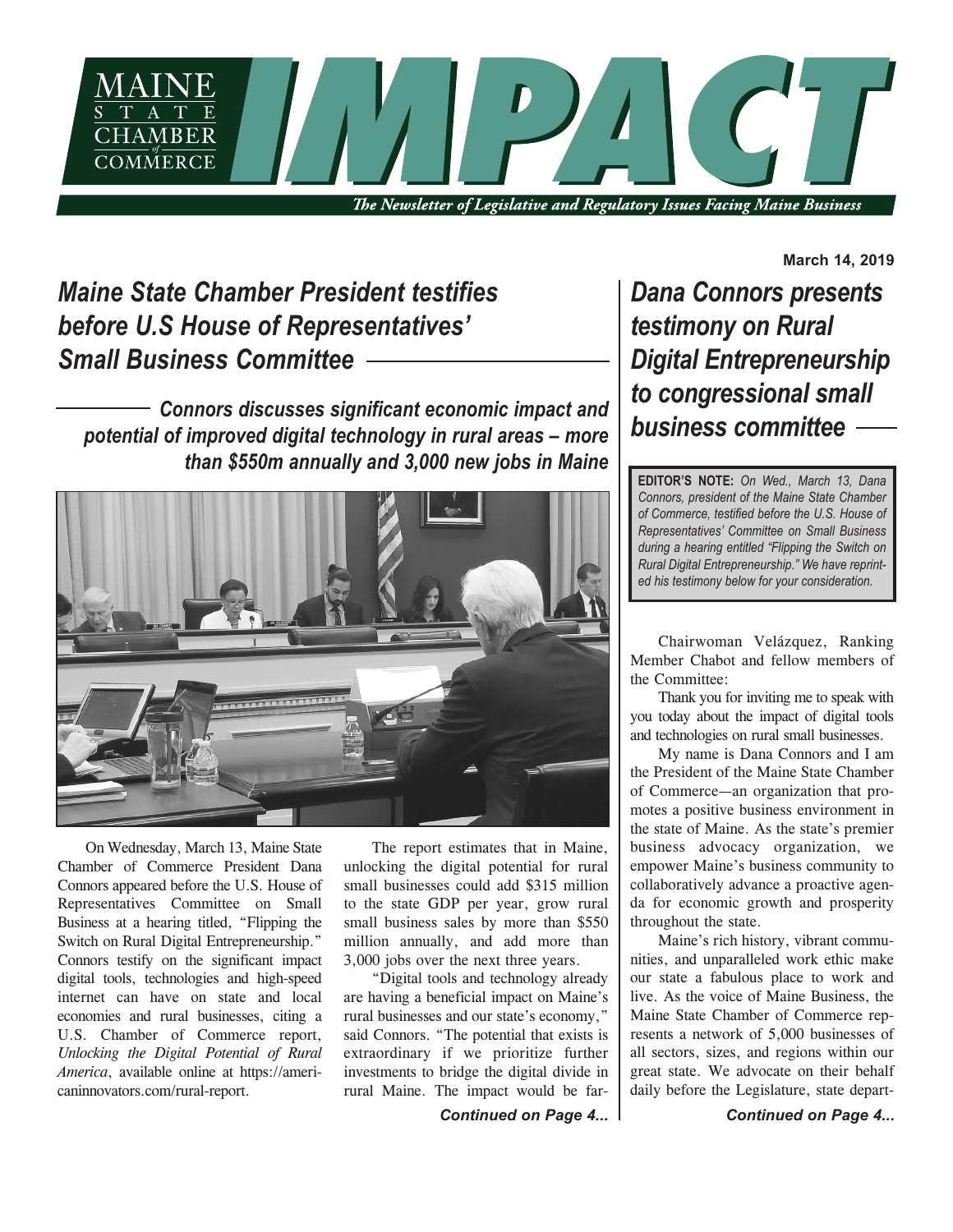| <b>Inside Impact</b>                  |
|---------------------------------------|
| Budget: Public PreK  p. 3             |
| <b>Budget: Higher Education  p. 5</b> |
| Corporate Income Tax  p. 2            |
| Estate Tax p. 9                       |
| Legislative Social  p.                |
| Maine's Public Universities  p. 7     |
| Minimum Wage  p. 3                    |
| New Legislation  p. 13                |
| Public Hearings p. 11                 |
| R&D Super Credit  p. 9                |
| Rural Connectivity  p. 1              |

# **Vol. 53, No. 08** *Impact* **(207) 623-4568**

*Impact* **(ISSN 1055-3029)** is published weekly January through June and monthly July through December by the Maine State Chamber of Commerce, 125 Community Dr., Suite 101, Augusta, Maine 04330-8010. Periodicals postage paid at Augusta, Maine, and additional mailing offices. Maine State Chamber member companies are assessed \$75.00 yearly for each newsletter subscription (subscribers or out-of-dues assessement). **POSTMASTER:** Please send any address changes to *Impact*, 125 Community Dr., Suite 101, Augusta, Maine 04330-8010.

#### **Chairman of the Board of Directors:** Charles "Wick" Johnson **President:** Dana F. Connors

*Information in this newsletter is intended to provide guidance, not legal advice. Since exact language and definitions of key terms are critical to understanding the requirements of legislation, rules or laws, we encourage you to read each carefully. Articles and information contained in this newsletter may be reprinted with attribution given to: Maine State Chamber of Commerce. Please address comments to Melanie Baillargeon, director of communications. Information about the Maine State Chamber of Commerce may also be viewed on the Internet at: www.mainechamber.org. Our email address is news@mainechamber.org.*

*About the Maine State Chamber of Commerce: Since 1889, the Maine State Chamber has been fighting to lower your cost of doing business. Through our Grassroots Action Network and OneVoice program, we work with a network of approximately 5,000 companies statewide who see the value in such a service and provide the financial support that keeps our access, advocacy, and assistance efforts going strong. As Maine's Chamber, we make sure that the business environment of the state continues to thrive. The Maine State Chamber of Commerce advocates on behalf of their interests before the legislature and regulatory agencies and through conferences, seminars, and affiliated programs.*

# *Chamber testifies in opposition to increase in corporate income tax*

On Wednesday, March 13, the Maine State Chamber testified in opposition to **LD 903**, *An Act to Improve Corporate Tax Fairness by Amending the Rates Imposed on Corporate Income*, sponsored by Rep. Cuddy, D-Winterport). The bill would establish two new tax brackets and three new rates for corporate income taxes. Corporate income between \$2 million and \$3 million would be taxed at 8.5% and income between \$3 million and \$3.5 million would be taxed at 8.75%. Currently any corporate income below \$3.5 million is taxed at 8.33%. In addition, the bill proposes to raise the top rate to 9% from 8.93%.

Maine would be one of only seven states in the nation to have corporate income tax rates 9% or above. According to the Tax Foundation, Maine's current top corporate income tax is already higher than the top rate in our neighboring states of CT, NH, VT, RI of MA.

During the past several years, the Maine Legislature took several steps to decrease the overall top income tax rates for individuals. Even though the top corporate income tax rate did not decrease, there were several attempts to do just that. The increases will very likely hit small businesses, as well as C-corps, which are often how small businesses operate.

The corporate income tax would no doubt make Maine less attractive, less competitive, and would impact future investments. Paying higher taxes can impact the amount the business owner chooses to reinvest in their businesses in terms of capital and personnel. Failure to reinvest can have a direct impact on growing the economy and job creation.

The work session on LD 903 is scheduled for Thursday, March 21. If you have any questions, please contact Linda Caprara by calling (207) 623-4568, ext. 106, or by emailing lcaprara@mainechamber.org.  $\Box$ 

# *Rural Digital Entrepreneurship Hearing... (Continued from Page 1...)*

reaching and have an enormous and lasting impact on our people and our economy."

In his testimony, Connors highlighted Axiom Technologies in Machias, whose founder discovered more than a decade ago when she moved to Maine that access to high-speed broadband and the digital economy had not yet arrived in Washington County. Axiom now delivers high-speed internet access to one of the most rural counties in America, leading to economic investment in an area of Maine that for years saw the opposite.

More than  $60\%$  of the adult population in Maine lives in a rural area – the highest in the country. Most Maine businesses are small, with 75% employing fewer than 10 people. According to

*Unlocking the Digital Potential of Rural America*, rural small businesses are slowly adopting digital tools and technology, helping them boost revenues, reduce purchasing costs, and create jobs.

Connors endorsed key recommendations of the U.S. Chamber report, including increasing internet and mobile phone connectivity in rural areas, increasing the talent pipeline of candidates trained in digital skills, and increasing adoption of digital training and tools for rural small business so they can scale their operations.

See page 1 for Connors' full written testimony. For video of the hearing and Connors' testimony, please visit www.youtube.com /watch?v=fEkzzdA3EWE.  $\Box$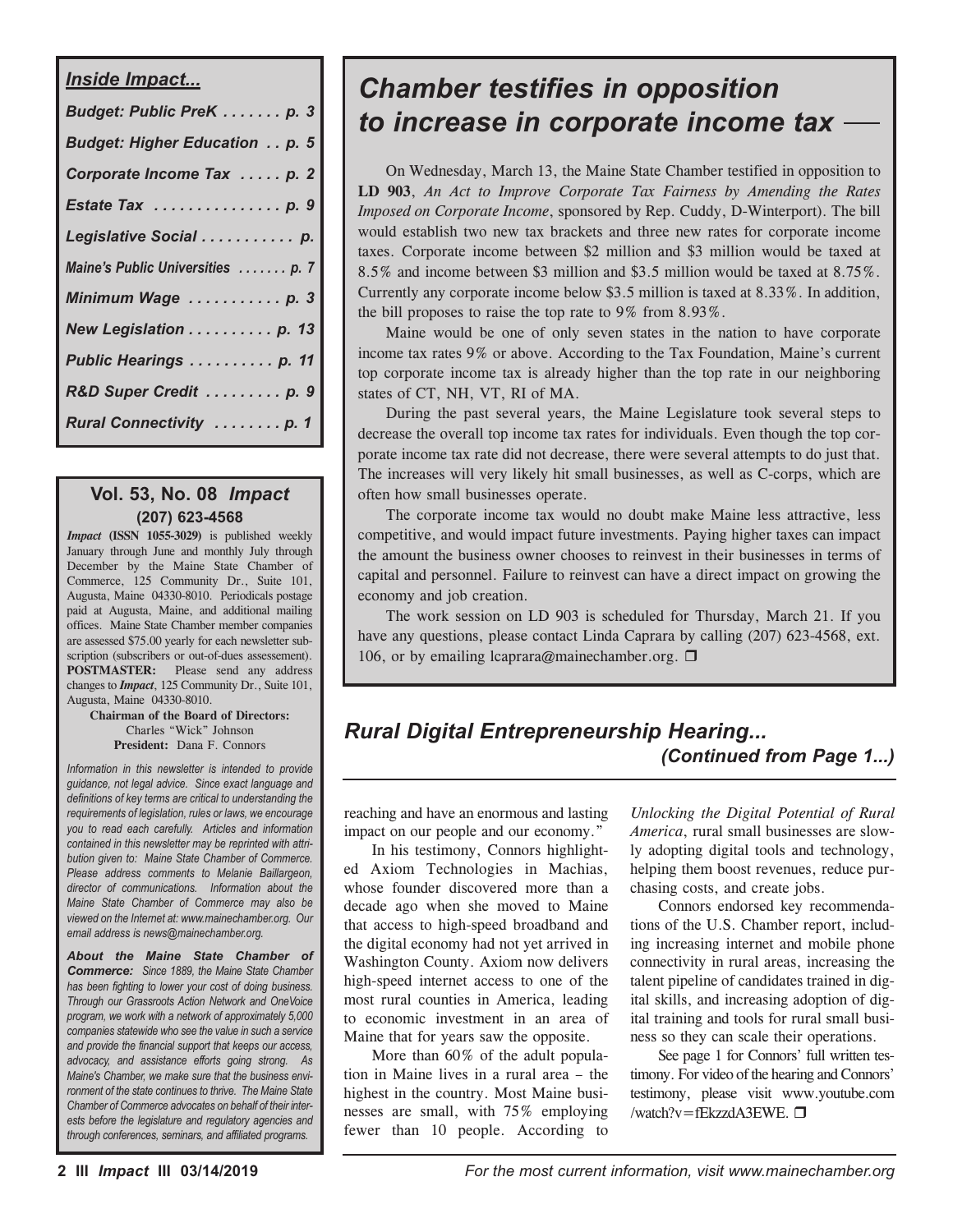# **OD ACTION ALERT!**

# *Public hearing on minimum wage proposals for Monday, March 18*

**Beginning at 9:00 a.m. on Monday, March 18, the Joint Standing Committee on Labor and Housing will hold public hearings in Room 202 of the Cross Building on seven bills, each of which would in some way affect Maine's minimum wage.**

The bills approach Maine's minimum wage problem in a variety of different ways. One bill would establish a differential between the minimum wage in the rural parts of the state verses the urban areas; others would, in some cases, freeze or roll back the current minimum wage; and, yet others would establish a youth "training wage" at below the current wage level. One proposal would increase the minimum wage for employers with more than 50 employees to \$15 an hour. The bills scheduled for public hearing on Monday are:

- LD 425, An Act To Strengthen Small *Businesses in Rural Maine by Changing the Minimum Wage*, sponsored by Rep. White of Washburn, sets the minimum wage at \$10.00 per hour and removes the provision that requires the minimum wage to be increased annually by the increase, if any, in the cost of living.
- w **LD 612**, *An Act To Promote Youth Employment,* sponsored by Rep. Dick Bradstreet of Vassalboro, establishes a minimum hourly wage for persons who are 16 or 17 years of age that is \$1.00 per hour less than the regular minimum hourly wage, a minimum hourly wage for persons who are 15 years of age that is \$2.00 per hour less than the regular minimum hourly wage, and a minimum hourly wage for persons who are 14 years of age and under that is \$3.00

per hour less than the regular minimum hourly wage.

- w **LD 670**, *An Act To Increase the Minimum Wage for Large Employers,* sponsored by Rep. Benjamin Collings of Portland, increases the minimum wage of the employees of employers employing 50 or more full-time employees to \$13.00 on January 1, 2021, to \$14.00 on January 1, 2022 and to \$15.00 on January 1, 2023.
- w **LD 739**, *An Act To Help Small Businesses by Establishing an Alternate Minimum Wage*, sponsored by Rep. Shelley Rudnicki of Fairfield, creates an alternate minimum wage applicable to employees of a small employer, to the first 90 consecutive days of employment for employees who are under 20 years of age and to employees who are under 18 years of age. The wage is \$9.75 starting January 1, 2020 and will be increased by any increase in the cost of living starting January 1, 2021 and every subsequent January 1st.
- w **LD 808**, *An Act To Create a Youth Wage,* sponsored by Sen. Jeff Timberlake of Androscoggin, establishes a minimum hourly wage for a person who is under 18 years of age and is enrolled as a student in a school. The wage is 75% of the regular minimum hourly wage.
- w **LD 830**, *An Act To Balance Maine's Minimum Wage for Small and Large Employers*, sponsored by Rep. Joel Stetkis of Canaan, establishes a minimum hourly wage for small employers that is less than the minimum hourly wage for large employers.

*Continued on Page 8... Continued on Page 5...*

# *Public PreK is an important tool to build and strengthen Maine's future workforce*

As members of the business organization ReadyNation and co-founders of the MaineSpark Coalition that is dedicating to achieving the state goal that 60 percent of Maine adults will hold a credential of value by 2025, the Maine State Chamber of Commerce testified in support of Governor Janet Mills' budget proposal to expand PreK funding. Public PreK is an important tool to build and strengthen Maine's future workforce.

Maine business leaders believe strongly that education is the single most important investment that can be made to ensure successful participation in the new, knowledge-based economy, earnings growth and improved health status. Post-secondary education and training are critical building block to ensure success in the work force. High-quality early education and K-12 are imperative building blocks to ensure post-secondary success. Moving each and every Mainer along the educational continuum to their highest educational potential is imperative. We have all seen the charts and know that there is a huge difference in lifetime earnings between a college graduate and someone who drops out of high school: \$1.5 million less per drop out. These staggering earning losses translate into less spending power, fewer contributions to the tax base, and less productivity.

Education is a critical investment in Maine people and in our economy and should be treated as such, through a coordinated approach starting with prekindergarten. Starting early with PreK, so all students arrive at Kindergarten ready to learn is an important first step and merits state investments. A 2017 research report by ReadyNation shows that children who participate in high-quality early learning programs have grated success and are: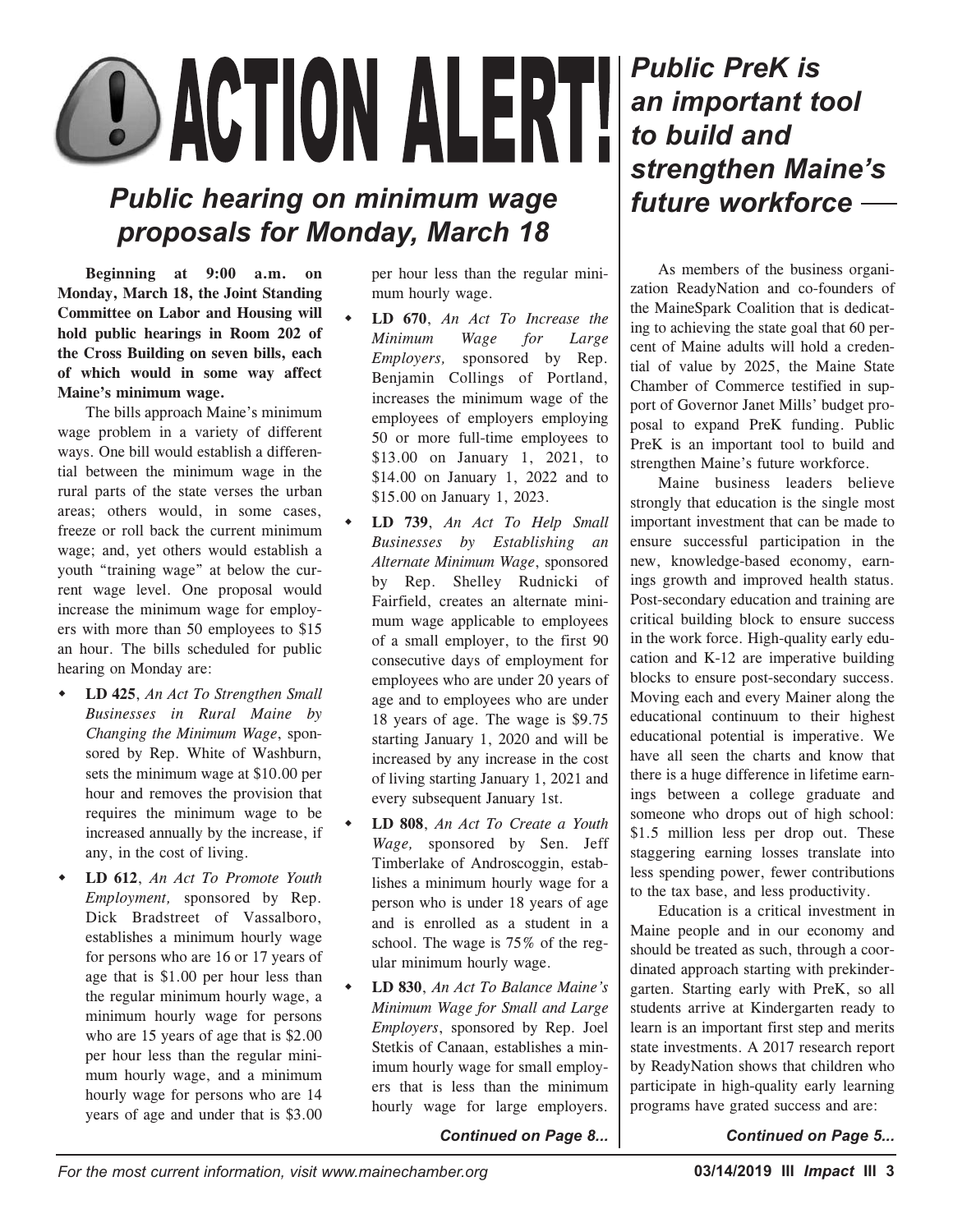

# *Congressional Committee... (Continued from Page 1...)*

ments, and various levels of state government. We also offer many programs and partnerships to help companies do what they do best ... run their business.

Maine is a rural state. More than 60% of our adult population live in a rural area – the highest in the country. Maine is a small business state 75% employee less than ten people – we have over 35,000 businesses in Maine and using the federal definition of small business, only 64 businesses in Maine that have over 500 employees. As you can imagine, many of these small businesses in Maine are located in rural areas—and I hear from them regularly.

This report validates the need for digital tools and high-speed internet for the today's e-commerce. I would like to share with you how digital economy has helped rural Maine businesses grow and compete in the global economy but also that we still have a lot of work to do.

First is the story of a remarkable per-

son, who moved to Maine after a successful career in New York City. And she didn't move to Portland either, she moved to our most rural county – Washington County. Washington County is the home to lobsterman and blueberry fields that you would see on a postcard. But when she moved to Machias, Maine – access to high speed broadband and the digital economy had not yet arrived in Washington, Maine and this was only 10 years ago. She saw a great opportunity and started a company – Axiom – with one goal, delivering high speed internet access to one of the most rural counties in America. And she has done just that. It truly is a success story and one that has led to economic investment in an area of Maine that for years saw the opposite.

The second story is about a renowned artist who moved to Cranberry Isle, Maine. Maine is becoming a hub for artists and foodies from around the globe but the thing that makes this possible is a high-speed internet connection that allows the artist to connect to the global economy and sell the works of art online. Without the connection, Maine would be a great place to vacation to but not a place to live. The expansion to high speed internet access is allowing us to grow businesses in areas of our state that for years, has been an exodus to urban areas for work.

These are just a couple positive stories of how bridging the digital divide in rural Maine can have a lasting impact on our people and our economy but there is much work still to do. High speed broadband is essential for rural states like Maine and the report we present to you today, highlights the success we can have with continued investment.

I have spent the last 20 years advocating for Maine businesses, and in that time I have witnessed a remarkable transformation in the way Mainers run their business. I've seen firsthand how digital tools and technology allow rural small businesses owners in my state to start, scale, compete and succeed in a global economy—which is essential to a vibrant economy in a rural state.

#### *The Report…*

My testimony today is focused on a report released by the U.S. Chamber Technology Engagement Center (C\_TEC), the tech policy hub of the U.S. Chamber of

Commerce, and generously underwritten by Amazon. C\_TEC was established to advance technology's role in the U.S. economy and to promote policies that foster innovation. C\_TEC supports research, like the report we are discussing today, to inform policymakers, regulators, and the public at large.

The report, *Unlocking the Digital Potential of Rural America*, focuses on how digital tools are driving the success of small businesses in rural America and the opportunity digital tools present for entrepreneurs living in rural America.

C\_TEC partnered with ndp | analytics to lead the research for the report. To complement official statistics throughout the report, C\_TEC also partnered with Ipsos, a global market research firm, to conduct a survey of 5,300 small business owners in rural America about the economic impact of online tools and technology on their businesses. Several key findings of the survey are as follows:

- Ÿ **Digital technology boosts sales and reduces costs for rural small businesses:** Online tools and technology help rural small businesses expand their customer base in their own community, neighboring states, and, in some cases, outside of the country as well. Online tools boost sales for nearly 55% of rural small businesses across America. In addition, online tools reduce purchasing costs of products and materials for nearly 29% of rural small businesses.
- Ÿ **Small businesses in rural areas are slowly adopting digital tools and technology:** Nearly 20% of rural small businesses in America generate the vast majority of their revenue (at least 80%) by selling their products and services online. A slightly larger share of rural small businesses, 22%, purchased at least 80% of their goods and services online.
- Ÿ **Rural small businesses utilize digital tools and technology for sales, marketing, and operations:** About one-third of rural small businesses sell their products and services through their own websites and nearly 13% sell their products and services through third-party websites. Over 58% of rural small businesses have social media accounts and near-

#### *Continued on Page 6...*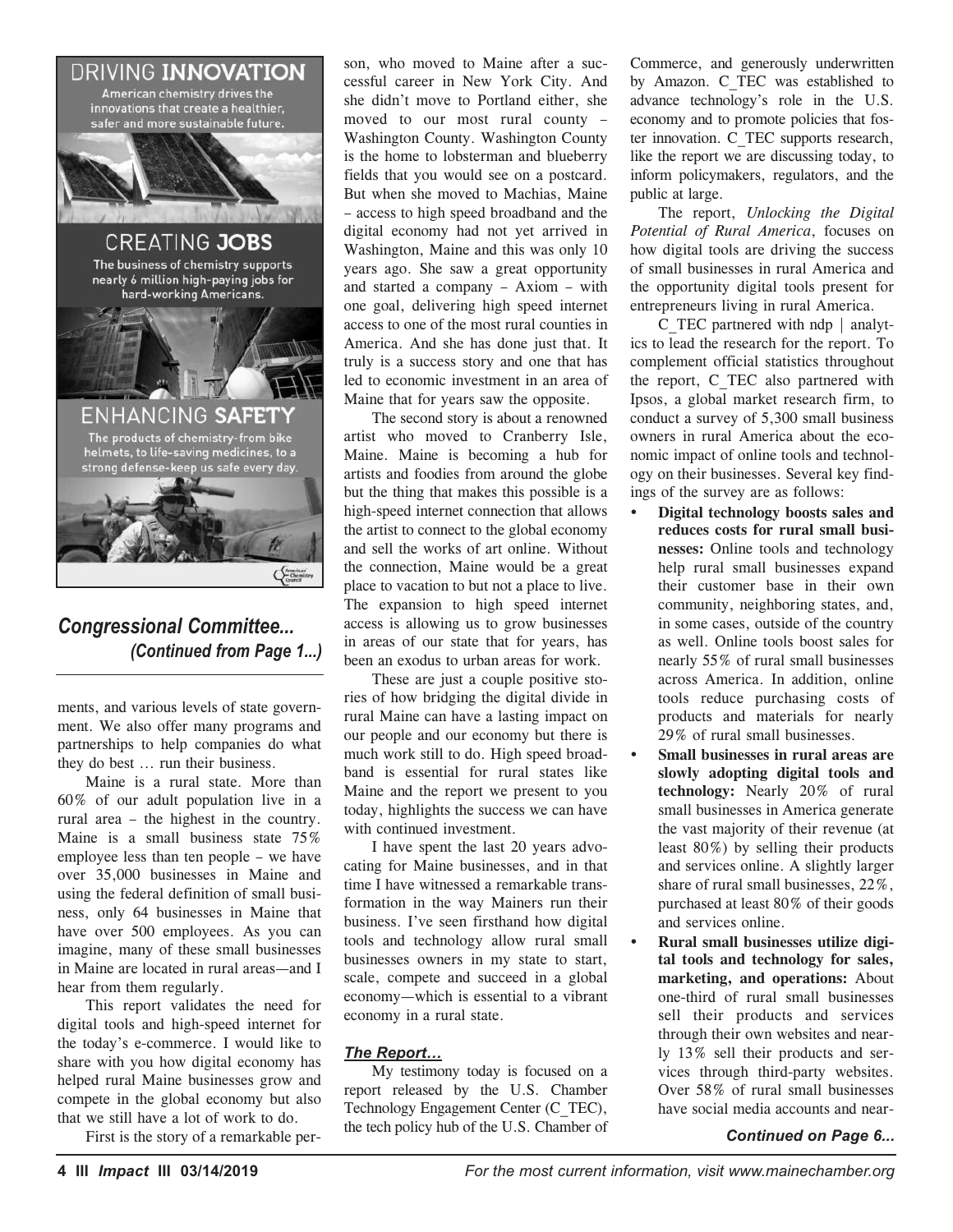# *S (Continued from Page 3...) tate budget investments in higher education would help to increase workers with degrees and credentials in the state's workforce*

The Maine State Chamber of Commerce testified in support of Governor Janet Mills proposed funding for Maine's public higher education institutions on Tuesday, March 12 before the Joint Standing Committee on Appropriations and Financial Affairs and the Joint Standing Committee on Education and Cultural Affairs.

Studies show that there is a drastic difference in lifetime earnings between a college graduate or a credentialed skilled worker and someone who drops out of high school: \$1.5 million less per drop out. These staggering earning losses translate into less spending power, fewer contributions to the tax base, and less productivity.

We have heard from employers throughout Maine that they have job openings but are struggling to find skilled-workers. For employers to grow their businesses, as well as Maine's economy and communities, they need more graduates with two-year degrees, four-year degrees and advanced degrees. Credentialed workers are also important to our state's economic growth; it isn't an either/or approach, it must be both.

The governor's budget includes a three-percent increase in the University's base funding. The increased State appropriation will allow the University of Maine System to continue to minimize tuition increases and affordability. Investing in our higher education institutions (University of Maine System and the Maine Community College System) is the best way to address student debt in addition to the \$3.1 million in the budget that would expand its Early College programs so more Maine high school students can get on a college and career pathway with less debt.

It is imperative to support the additional \$4.1 million that would support the adult degree completion initiatives, essential to upskilling our workforce and putting more Mainers and their families on the path to prosperity.

Maine's public higher education institutions are uniquely positioned to grow the size and skill of the state's workforce (see more on page 7). Increasing its appropriation as proposed in the governor's budget is a benefit to Maine students and the state's economy and communities.

As stated in our joint *Making Maine Work* report, "the great majority of Maine Community College System students end up working in a local community and *Making Maine Work: Growing Maine's Workforce* found that approximately 60% of University of Maine System graduates stay and work in Maine. As Maine's student-age population shrinks, the University System is attracting record numbers of out-of-state students."

Finally, as the Legislature considers legislation to advance attainment, affordability and decrease debt, we caution them against mandates that establish new or increased costs that are not built into the budget that would ultimately be shouldered by Maine students and their families.

For more information about education appropriations and related policy issues, please contact Megan Sanborn by calling (207) 623-4568, ext. 108, or by emailing msanborn@mainechamber.org.  $\square$ 

# *PreK in the Budget...*

- 35% more likely to graduate from high school;
- Four times more likely to graduate from college; and,
- $42\%$  likely to be employed consistently as adults.

These numbers translate into an unbeatable long-term rate of return –a net return of up to \$26,000 for every child served.

As stated in the joint report, *Making Maine Work* report "*Investment in Young Children = Real Economic Development*," from Maine State Chamber of Commerce and Maine Development Foundation, for Maine people to truly reach their potential, it all starts at birth. Waiting to invest in Maine's most precious assets, our children, until they enter our K-12 system is, for many, too late. To attain our vision of a high quality of life for all Maine people we must ensure that each and every Maine child has access to high quality care and education from birth. Investment in early education *IS* real economic development. It's not just a social and moral imperative; it is an economic imperative.

In recent years, Maine has made steady progress increasing voluntary Pre-K programming in various regions across our state, now serving about 47 percent of our four-year-olds. And, here in Maine, we know that the Maine Department of Education data show that at-risk four-year old who attended public PreK programs scored four to seven percentage points higher on reading and math assessments in the third and fourth grades when compared to their like peers who did not attend PreK.

We know that across our communities there are additional schools and community partnerships interested in adding public PreK programs, and the \$7 million proposed in the governor's budget is a first step towards achieving the goal of providing more of our youngest children high-quality early learning opportunities.

For additional information or questions, please contact Megan Sanborn by calling (207) 623-4568, ext. 108, or by emailing msanborn@mainechamber.org. □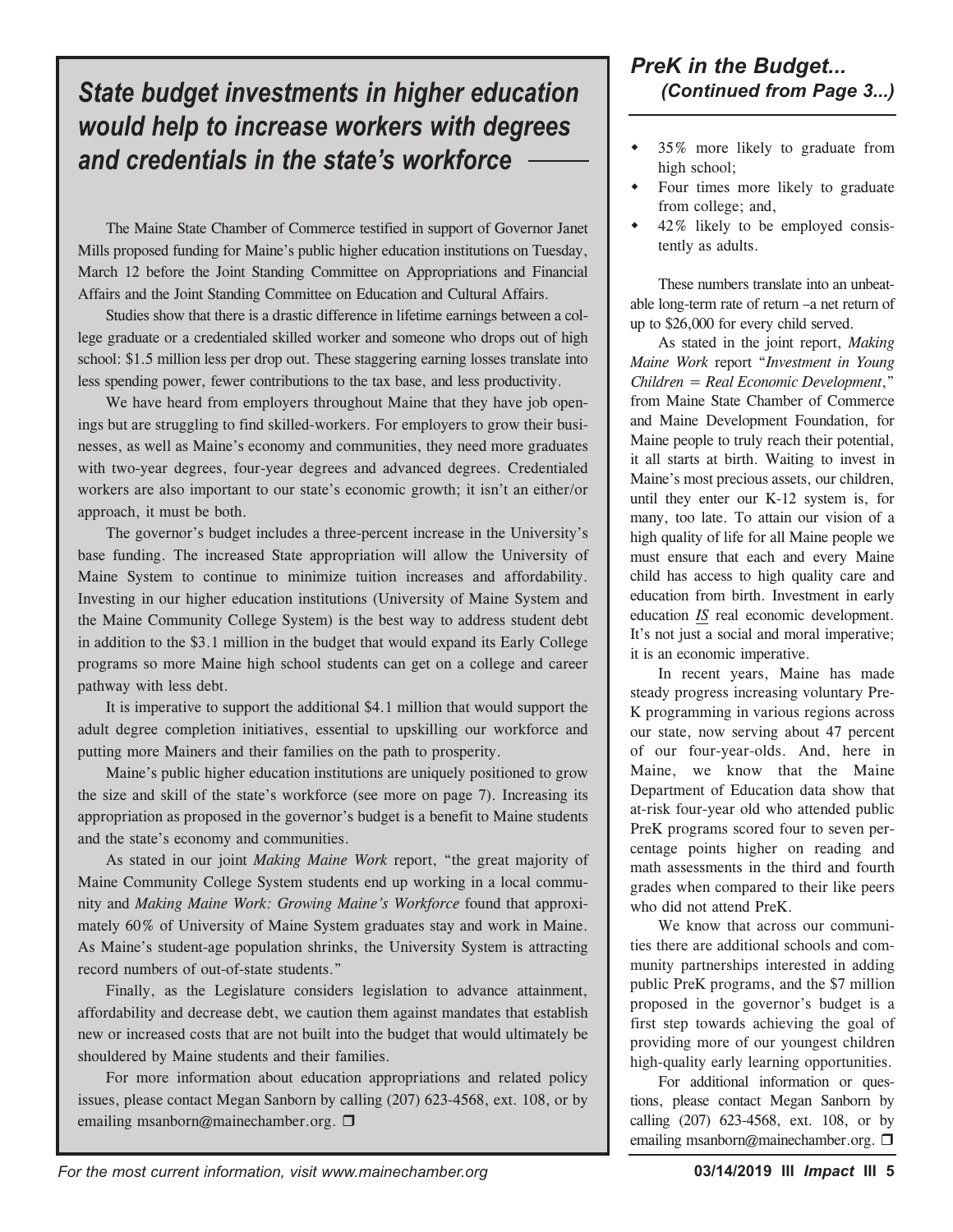

# *Congressional Committee... (Continued from Page 4...)*

ly 36% use online advertising services. Rural small businesses also use online tools for operational tasks such as business banking, accounting, virtual meetings and conference calls, and cloud computing.

Combining the survey results and official statistics, the research team evaluated the economic impact of digital tools on rural small businesses across the country—assessing impact of GDP and job creation over the past three years, qualifying unrealized gains had the businesses had greater access to digital tools, and forecasting growth in GDP and job creation for the next three years. Several key findings are as follows:

 $\cdot$  **Digital technology created opportunities for rural small businesses in the past three years:** Digital tools and technology boosted gross sales of rural small businesses by 17.2% during the past three years, the equivalent of \$69.8 billion per year. The additional gross sales contributed \$38.7 billion to U.S. GDP per year and created 296,288 jobs (full-time equivalent) with \$12.1 billion in wages per year. The magnitude of the economic benefits is equivalent to the size of the economy of Vermont or Wyoming.

- Ÿ **The economic benefits of digital technologies have not been fully realized in rural areas:** If rural small businesses had better adopted online tools and technology, their gross sales would have increased by an additional 18.3% in the past three years, the equivalent of \$74.4 billion per year. Consequently, rural small businesses would have added another \$41.3 billion to U.S. GDP per year and created an additional 316,605 jobs with \$13.0 billion wages per year. These unrealized economic benefits are equivalent to 0.2% of GDP and over 5% of the number of unemployed people in the U.S. labor force.
- Ÿ **With greater adoption of digital tools and technology, the potential economic benefits in rural areas are far reaching:** If rural small businesses better adopt online tools and technology, their gross sales could increase by an additional 20.8% during the next three years, the equivalent of \$84.5 billion per year. This increase in sales could contribute an additional \$46.9 billion value added to U.S. GDP per year and create 360,054 jobs with \$14.8 billion wages per year. By unlocking the digital potential of rural small businesses, the U.S. GDP would gain an additional 0.2% per year and reduce the number of unemployed people by nearly 6%.

#### *Impact of Report Findings…*

Digital technologies and the e-commerce ecosystem are transforming the way we live and do business. Thanks to the technological innovation during the past 20 years, online tools are widely available and more affordable among American households and businesses. With just one click, Americans can purchase virtually anything from anywhere at competitive prices.

The development of online tools and technology creates a unique opportunity

for rural small businesses. Greater internet connectivity will support the opportunity for greater innovation through access to digital tools like the cloud. Small businesses in rural areas will have access to the best tech in the world at a fraction of the cost. Digital technology helps these entrepreneurs run their business while maintaining their lifestyle in rural areas.

These gains underscore the economic potential of rural America, and it is important for the sustainability of the nation's economy that the progress continues. The report includes four recommendations that I wholeheartedly endorse:

- Ÿ **Increase digital connectivity in rural areas.** Internet and mobile phone connectivity are crucial to selling online. The connection and speed at which a consumer and vendor transact matters. While over 92% of Americans have access to high-speed internet, about 27% of rural residents still do not have access to the FCC broadband standard. The private and public sectors should continue to identify opportunities to expand connectivity, including through deploying infrastructure and expanding wireless spectrum in order to add coverage and capacity in rural areas.
- Increase the talent pipeline of can**didates trained in digital skills (cloud, digital marketing).** Without a skilled workforce, small businesses cannot thrive. There is a shortage of skilled IT professionals in rural areas to assist small businesses. The private and public sectors should continue to identify opportunities to partner to ensure the skills businesses need in their workforce match the local curricula preparing the American workforce for the 21st century.
- Ÿ **Increase adoption of digital training and digital tools by rural small businesses so they can scale their operations.** This study highlights two points: the positive benefits for rural small businesses effectively utilizing digital tools to sell online and the potential for businesses currently underutilizing those digital tools to grow. Showcasing existing programs offered by the Small Business Administration and affiliated Small Business Development Centers across the country is a cost-effective

#### *Continued on Page 7...*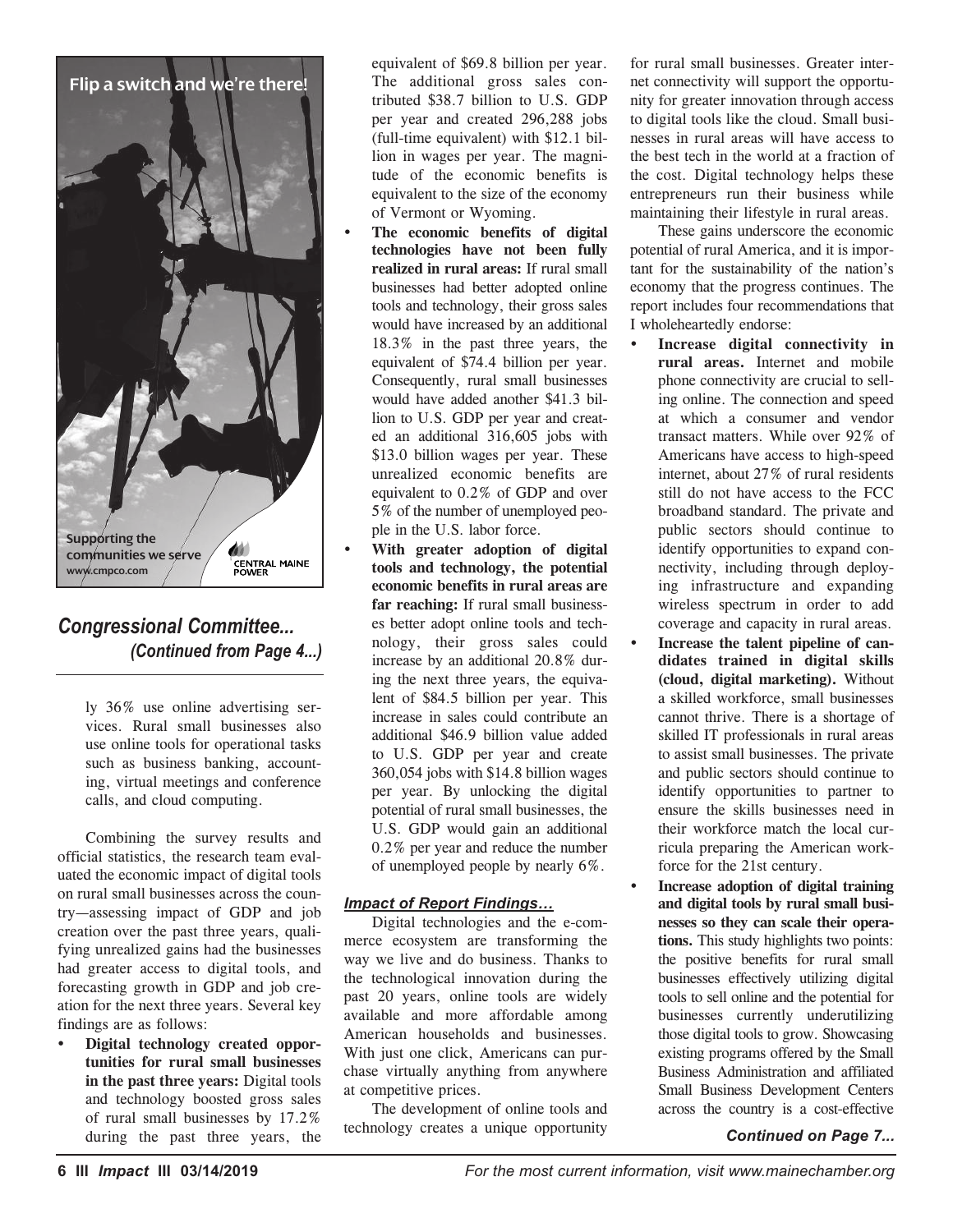# *Chancellor Page delivers fourth and final address on the state of Maine's public universities to the 129th Legislature*

**EDITOR'S NOTE:** *On Thursday, March 14, Chancellor James H. Page presented the state of Maine's public universities to the 129th Maine Legislature. With his permission, we are reprinting his speech here for your consideration.*

President Jackson, Speaker Gideon, honorable members of the 129th Legislature, President Daigler, President Brennan, distinguished guests and friends: On behalf of the Board of Trustees, Boards of Visitors, Presidents, faculty, students, and staff of your public universities, I extend greetings and thank you for the opportunity to address you regarding the state of Maine's public universities. I have good news to report.

I would like to begin by introducing representatives of the Board of Trustees and Boards of Visitors who are attending today from throughout the State, as well as our campus Presidents, student and faculty representatives to the Board of Trustees, and members of my senior staff. Please welcome them.

I want to thank you for your strong policy and fiscal support. We know that trust and confidence is something continually earned, and we are committed to earning your confidence every day by focusing on accessible, affordable, and quality education for our students and transparent accountability with you and with all Maine people.

I want to thank you for authorizing the facilities and infrastructure bond that was approved by the voters this past November. Dozens - hundreds - of people worked tirelessly to help pass this bond, and of those visiting here today I want especially to acknowledge our Boards of Visitors, as well as Dana Connors of the Maine State Chamber, for their untiring advocacy on behalf of public education.

This is my fourth and final address to you as Chancellor. So in addition to reporting to you on our universities, I will offer, with a great deal of optimism, some thoughts about the role of education and Maine's future. The word you will hear throughout is "opportunity."

Two years ago in this forum, I spoke

to you of breaking down walls, building partnerships, and creating opportunities for Maine students and Maine people. Since then, we've made important progress. Working together, working with our businesses and communities across the state, and working closely with you here in the Statehouse, Maine's public universities have made higher education more affordable, more accessible, and more forward-looking.

Our guiding principle is **One University**. As One University, we set our goals and align our resources in focused support of all Maine families, businesses and communities.

#### *National Leaders in Affordability…*

Under One University, we have made our public institutions national leaders in affordability, ensuring a college degree is within reach of all Maine families.

- $\bullet$  Tuition over the last 5 years has increased an average of just 1.2% per year. Adjusted for inflation it has declined 3% during that same period.
- Student debt is decreasing. Between 2013 and 2019 we increased institutional student financial aid 72% from \$54,000,000 to \$86,600,000. During that same period, our total student loans decreased 17.5%, with Pell-eligible students at four of our institutions attending free of tuition and mandatory fees. In 2016, the average University of Maine System graduate's debt was \$28,619 compared to an in-state average of \$31,364 and a national average of \$37,172. This is good, but it's not good enough. I'll return to this issue later.
- In addition to having previously reduced our annual operating budget by an historic \$80MM+, System operating costs have increased an



*Dr. James H. Page Chancellor University of Maine System*

# *Congressional Committee... (Continued from Page 6...)*

way for rural small business owners to increase their digital literacy. Further, as digital tools evolve, increased opportunities for private sector companies to train small business owners on new products will help them start, scale, and compete in a global economy.

By increasing the quality of connectivity, calibrating the skills required by businesses with how we prepare the American workforce, maximizing exposure to digital literacy programs for small business owners, and reducing the cost of competing in an e-commerce ecosystem, small businesses in rural America could realize benefits far greater than they have in the past. Based on the survey conducted for this report, rural small businesses could add over \$84 billion in sales in the next three years and could create another 360,000 jobs in rural areas, where 17.5 million adult residents are either unemployed or no longer actively looking for employment.

Simply, digital tools and technologies are critical to rural small businesses in Maine and across the country. Unlocking the digital potential in rural America is important for American small businesses and critical to future U.S. economic growth.  $\Box$ 

*Continued on Page 8...*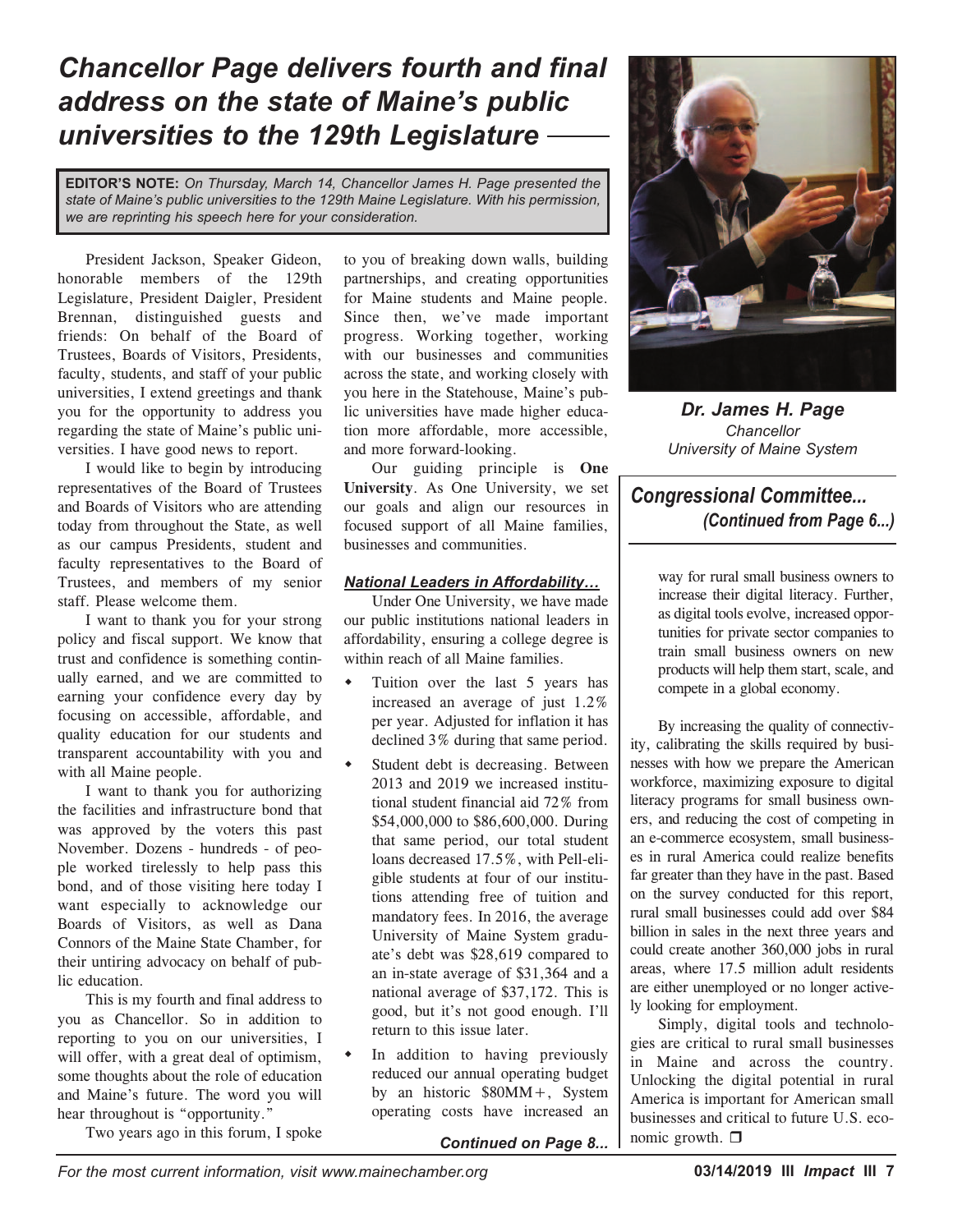# *Minimum Wage... (Continued from Page 3...)*

Beginning October 1, 2019, for an employer with fewer than 50 fulltime employees in Maine, the minimum hourly wage is established at \$10; the minimum hourly wage for an employer of at least 50 full-time employees in Maine remains at \$11 until January 1, 2021, when it increases to \$12. This bill also delays the indexing of the minimum hourly wage for cost-of-living adjustments by one year until 2022.

w **LD 1098**, *An Act To Help Small Employers by Making the Minimum Wage Increase More Gradual in Nonurban Areas,* sponsored by Sen. Lisa Keim of Oxford, creates an alternative minimum hourly wage that applies to certain designated nonurban areas starting on January 1, 2020. Under this bill the minimum hourly wage rate for those areas is

# *Maine's Public Universities... (Continued from Page 7...)*

average of just 1% per year for the last 10 years, again before inflation.

These facts show: the University of Maine System puts student affordability front-and-center.

#### *Increasing Educational Access…*

With One University, we are increasing educational access, and with access comes opportunity:

- As I've reported to you before, in concert with the Community College System we have instituted the first comprehensive credit transfer program.
- This past fall we enrolled 29,154 undergraduates, graduates and early college students, a 2.4% year-overyear increase. This is the largest increase of any public university system in New England.
- With your support, in the last 5 years early college enrollment has increased

\$11 per hour and increases by 50¢ each January 1st until it reaches \$12 per hour on January 1, 2022. The minimum hourly wage stays the same as in current law for Cumberland County, except for the towns of Baldwin, Bridgton, Harrison and Naples. LD 1098 also freezes any scheduled increase in the current minimum wage or the new alternative minimum wage if there is in effect an extended benefit period for unemployment compensation benefits, as determined by the Commissioner of Labor. The scheduled increase or increases will resume once there is no longer an extended benefit period in effect as of January 1st of a given year. It also delays the cost-of-living adjustment for the current minimum wage to January 1, 2024, changes the calculation to be the average cost-of-living increase over the prior 3 years and changes the timing of the cost-of-living adjustment to be every 3 years instead of every year. The bill also

158% so that we now have more than 3,500 participating students.

Out-of-state enrollment has increased 44% over the last five years, a number that is especially important as we work to bring young people to Maine to live and build their careers

These facts show: the University of Maine System puts educational opportunity front-and-center.

#### *Addressing Workforce Needs…*

As One University, we work with businesses and industries statewide to address workforce needs and to catalyze economic growth.

Each year, Cooperative Extension serves more than 5000 businesses. This past year the University of Maine's Office of Innovation and Economic Development partnered with more than 250 Maine businesses, with a similar number engaged at the University of Southern Maine. We are committed to setting up active partnerships with every major

requires the Department of Labor to submit an annual report analyzing job creation and job loss trends in urban and nonurban areas since the initiation of minimum wage increases established by Initiated Bill 2015, chapter 2, section 1.

The Maine State Chamber of Commerce will be present to testify on behalf of our members on these important bills. If you have concerns or you have been impacted by the minimum wage increases, we urge you to attend the public hearings and let legislators hear your story. While not all of these bills are likely to pass, there are a number of good ideas before the Labor and Housing committee, and there is still time to bring some relief to Maine's small businesses, particularly our rural small businesses.

For additional information or questions, please contact Peter Gore at the Maine State Chamber offices by calling (207) 623 4568, ext. 107, or by emailing pgore@mainechamber.org. □

> Maine industry and professional sector by 2020, as we have already done with nursing, engineering, the computer sciences, and other disciplines key to Maine's economic health.

- Last year businesses provided more than 1,350 paid internships for our students, including 187 placed with start-ups and other Maine companies innovating to bring new products to market through UMaine's Innovate for Maine program. We are committed to extending this opportunity so that every University of Maine System student has experiential work opportunities, as we know these opportunities provide successful career pathways.
- Last year, the University of Maine System leveraged more than \$4 for every \$1 dollar you invested in statecentered research through MEIF, developing new knowledge, technologies, and best practices for the benefit of Maine businesses and industries. Later this month, we will

#### *Continued on Page 9...*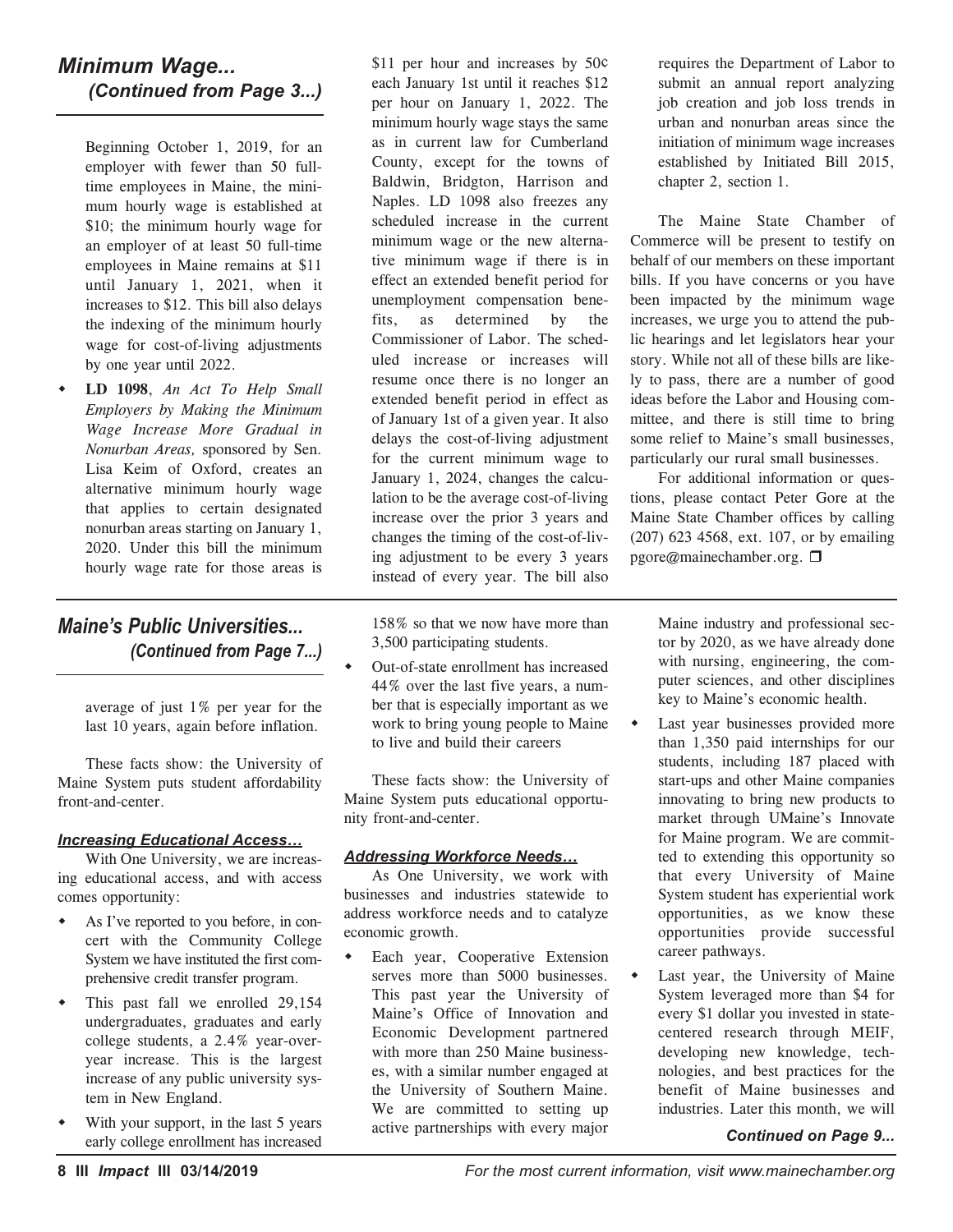# *Chamber testifies in support of R&D super credit*

On Wednesday, March 13, the Joint Standing Committee on Taxation held a public hearing on **LD 977**, *An Act to Restore the Super Credit for Substantially Increased Research and Development*," sponsored by Rep. Hepler, D-Woolwich. Linda Caprara testified on behalf of the Chamber in support of LD 977.

The bill would reinstate the super credit for substantially increased research and development, which was eliminated in the state budget a few years ago. Caprara testified that research and development is extremely important to both existing companies and to start-ups in Maine. Examples of industries which utilize R&D are manufacturing, biotechnology, software development, engineering, and pharmaceutical, to name a few.

Because Maine businesses compete globally, Caprara said, competition is fierce. Caprara said technology changes continually, and it's absolutely necessary for companies to stay ahead of the competition at all times. Innovation and continued R&D investment helps to *ensure* a company will stay one step ahead of its competition.

The Maine State Chamber believes that the super tax credit encourages Maine companies to continually invest in R&D to improve their position in the global marketplace and to grow their businesses in Maine, creating direct and indirect jobs. The work session on LD 977 is scheduled for Thursday, March 21. If you have any questions, please contact Linda Caprara by calling (207) 623-4568, ext. 106, or by emailing lcaprara@mainechamber.org.  $\Box$ 

# *Tax committee tables two estate tax bills*

The Joint Standing Committee on Taxation held a work session on two estate tax bills: **LD 420**, *An Act to Amend the Maine Exclusion Amount in the Estate Tax*, sponsored by Rep. Collings, D-Portland, and **LD 518**, *An Act Change the Exclusion Amount under the Estate Tax*, sponsored by Rep. Brooks, D-Lewiston. At the public hearing, the Maine State Chamber opposed both bills for the very same reasons – they lower the exclusion amount for estate tax purposes from \$5.6 million to \$2 million in LD 420 and \$1 million in LD 518.

The Maine State Chamber of Commerce has always been on record for increasing the estate tax exclusion amount or eliminating the estate tax altogether. The Maine State Chamber has argued that the estate tax hurts Maine businesses, particularly smaller businesses and farms, who work very hard to pass long assets to their children and grandchildren. Lowering the exclusion amount would take away that opportunity and instead slap them with a massive death tax. If beneficiaries couldn't pay the taxes due up front, they may be forced to deplete any capital they have in the business or need to sell it to pay the tax. Essentially, the estate tax results in double taxation, because you end up paying taxes on assets and property that has already been taxed. Ultimately, it punishes and penalizes success.

The Taxation committee tabled both bills and discussed taking them back up after the state budget has been reviewed. If you have any questions, please contact Linda Caprara by calling (207) 623-4568, ext. 106, or by emailing lcaprara@mainechamber.org.  $\Box$ 

publish a strategic vision for increasing Maine-centered research so that, together with our private and nonprofit partners, Maine can achieve the 3% GDP benchmark that is the nationally-recognized standard for an innovative, growing economy. I look forward to sharing this report with you in the coming weeks.

These facts show: the University of Maine System puts economic opportunity front-and-center.

One University has set us on the right path. It has changed us from a fragmented, often isolated federation of institutions to a single system working in aligned service to our students and all Maine people. It has shown that **when we work together, we advance Maine**.

#### *Education in the State's Economic Development Plan…*

Our state has many challenges that center on a declining demographic and an uncertain economy. Maine needs a bold, focused, comprehensive, bipartisan and long-term economic development plan with educational opportunity at its core. That is why I strongly support Governor Mills's priority emphasis on developing just that plan. It must be bold, because business as usual has not delivered enough opportunity. It must be comprehensive because the path forward in Portland will differ in detail from the paths forward in Poland or Presque Isle. It must be longterm because success takes more time than a legislative session or even an Administration's tenure, and for that reason alone it must be bipartisan.

I have spoken with Commissioner Johnson about how we can best assist in developing this plan. You can be sure that the full resources of the University of Maine System are ready and able to support your work in creating this roadmap for statewide success.

#### *Attainment and Opportunity…*

Let me say more about why education must be at the heart of this plan. *Continued on Page 10...*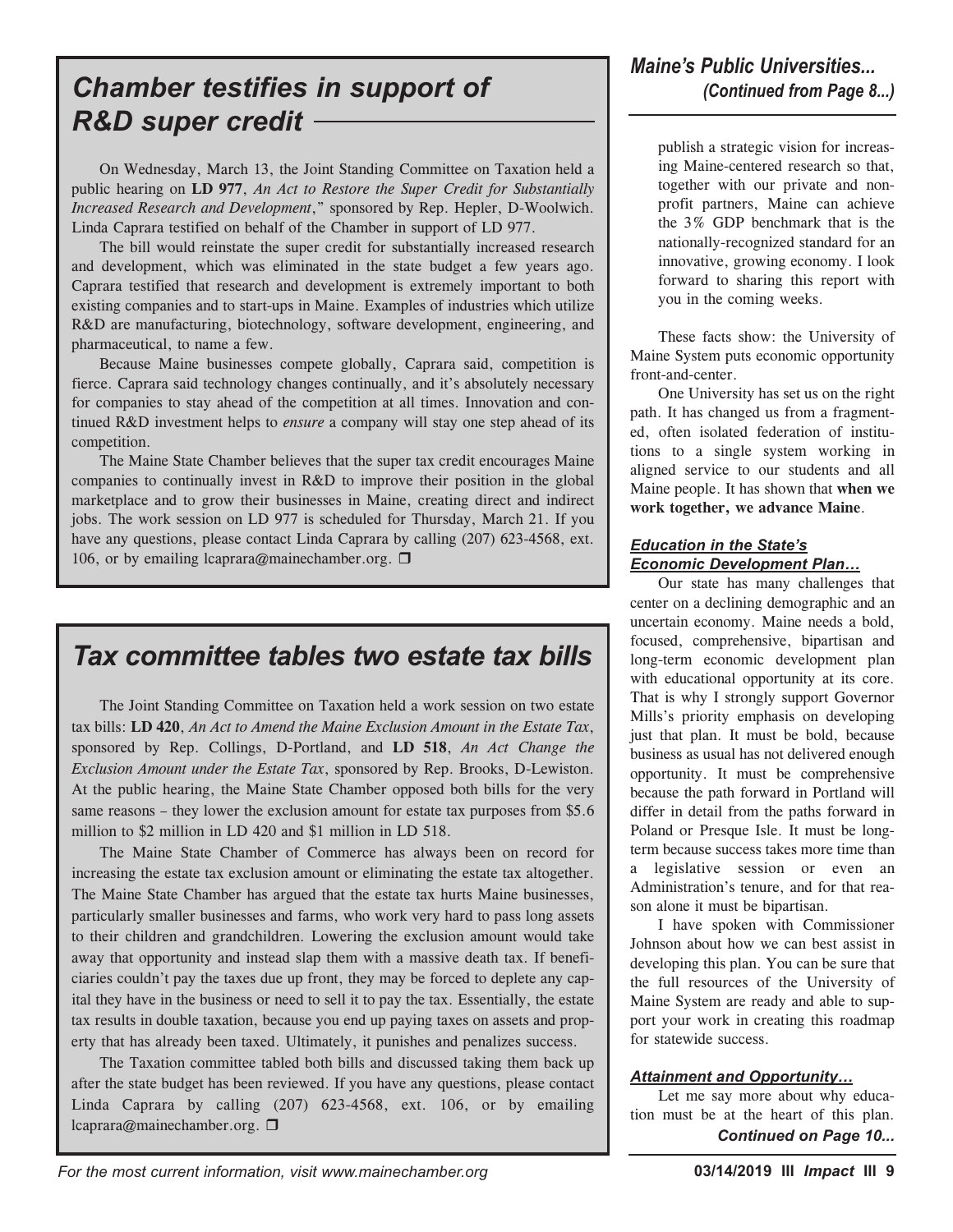#### YOUR TEAM, YOUR CHOICE.

Whether your team is your family, your business, or your employees, you can depend on Cross Insurance to provide the best insurance coverage solutions.

Visit www.crossagency.com today.





# **The community we service is the community we support.**

Dead River Company is committed to keeping you warm, safe and comfortable.

We thank our local communities for trusting us to be there when they need us, and are proud to do our part in supporting them.



**Reliable Deliveries | Responsive Service**

# *Maine's Public Universities... (Continued from Page 9...)*

Incorporating our research plan is one reason; R&D is a foundation of economic innovation and growth. But I'm going to focus here on people.

Education no longer starts at age six and ends 12 or 16 years later. It is now a life-long endeavor that starts with preschool and never ends. The National Bureau of Labor Statistics tells us that someone entering the workforce today can expect to change employment 12 times before he or she retires. Even more to the point, everyone can expect to have to upgrade their skills on a regular basis, even to keep the same job.

Educational attainment is more than an individual opportunity, it must be a state priority. Right now just 42% of Maine people have a post-secondary degree or credential, a number far short of the 60% MaineSpark benchmark you have legislatively endorsed that is required to meet state workforce needs. Yet even if we were successful in getting 100% of our current K12 students a postsecondary credential we would only be halfway towards meeting this 60% target. We must close this gap, and doing so requires we provide more opportunities for all our people, especially working adults, than ever before. Those states that have been most successful in doing this - Tennessee, for example – have been successful because their political, business and educational leadership have made educational opportunities for adults a top state priority. We must do the same. **The 60% MaineSpark goal must be at the core of the State's development plan.**

The challenges here are real. A working parent in Rumford or Rome cannot move to a campus, is unlikely to be able to take classes on anything like a traditional schedule, and requires very different kinds of advising and support than a recent high school graduate does. We have to meet these folks where they are because when we do, they will succeed.

Let me tell you about UMA student Emily Christiansen. Emily is a Maine native and graduate of Hall-Dale High School in Farmingdale. Like so many of www.deadriver.com our young people, following  $9/11$  she **Continued on Page 11...** 

answered the call of duty and enlisted in the US Army, becoming a Blackhawk helicopter mechanic. Honorably discharged, Emily has worked in various law enforcement roles for the past 12 years, and is now a proud member of the Kennebec County Sheriff's Office. Emily understands how education creates opportunity. So, while meeting all her personal responsibilities as a wife and mother as well as her professional responsibilities to her employer, Emily enrolled as a UMA online student where she will graduate with her AA in justice studies this summer. Following graduation, she plans to go on to obtain her BA with the goal of attending the Maine Criminal Justice Academy. Emily has chosen a career dedicated to public service; she represents the best of Maine. Our priority must be that all the Emilys of Maine have the opportunity to realize their goals of building stronger Maine communities. Emily is with us today along with her boss and mentor, Sheriff Ken Mason. Please join me in welcoming Emily, congratulating her on her many accomplishments, and thanking her for her extraordinary commitment to serving our nation, state, and people.

One element in meeting working adults like Emily where they are is adequate broadband. I know this topic is under your active consideration. I'll add only this: broadband access - especially rural broadband access - is a matter of economic necessity and social equity.

Student success follows many paths. While adult learners need ready access to quality educational opportunities, they do not always need degrees. An accountant in Skowhegan may want to expand his financial skills to advance professionally, but he may not need a degree to do so. He does need confirmation of his expanded skills in a form that is meaningful to him, his employers, and his profession. The University System is therefore expanding how we validate educational attainment to include credentialing, badging, and other emerging methods in a way that is most responsive to working people and employers. Expect this to be an important way in which we work to close the attainment gap.

#### *Breaking Down Barriers…*

We now have several years' good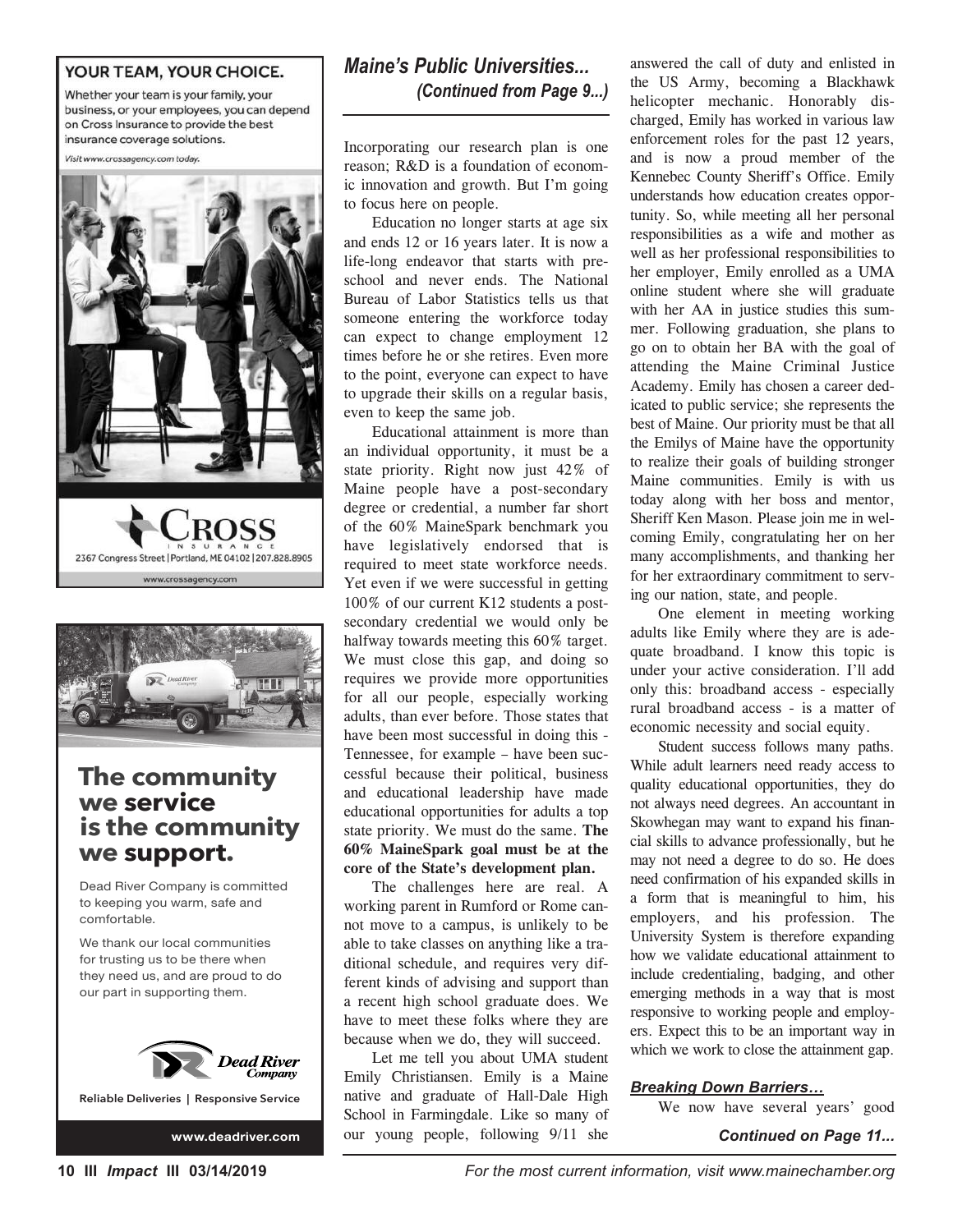*Public hearings are open to everyone. This public hearing schedule is subject to change. Questions may be directed to the Secretary of the Senate's Office at (207) 287-1540. For the most current schedule, please visit http://legislature.maine.gov/committee/#Committees or contact the committee clerk.*

#### *Monday, March 18, 2019*

#### **Labor and Housing 9:00 a.m.; Cross Building, Room 202**

**LD 425**, An Act To Strengthen Small Businesses in Rural Maine by Changing the Minimum Wage (Rep. White of Washburn) **LD 612**, An Act To Promote Youth Employment (Rep. Bradstreet of Vassalboro) **LD 670**, An Act To Increase the Minimum Wage for Large Employers (Rep. Collings of Portland)

**LD 739**, An Act To Help Small Businesses by Establishing an Alternate Minimum Wage (Rep. Rudnicki of Fairfield)

**LD 808**, An Act To Create a Youth Wage (Sen. Timberlake of Androscoggin) **LD 830**, An Act To Balance Maine's Minimum Wage for Small and Large Employers (Rep. Stetkis of Canaan) **LD 1098**, An Act To Help Small Employers by Making the Minimum Wage Increase More Gradual in Nonurban Areas (Sen. Keim of Oxford)

#### **Appropriations and Financial Affairs 10:00 a.m.; State House, Room 228**

**LD 1001**, An Act Making Unified Appropriations and Allocations for the Expenditures of State Government, General Fund and Other Funds, and Changing Certain Provisions of the Law Necessary to the Proper Operations of State Government for the Fiscal Years Ending June 30, 2019, June 30, 2020 and June 30, 2021 (Rep. Gattine of Westbrook)

#### *Tuesday, March 19, 2019*

#### **Appropriations and Financial Affairs 1:00 p.m.; State House, Room 228**

**LD 1001**, An Act Making Unified Appropriations and Allocations for the Expenditures of State Government, General Fund and Other Funds, and Changing Certain Provisions of the Law Necessary to the Proper Operations of State Government for the Fiscal Years Ending June 30, 2019, June 30, 2020 and June 30, 2021 (Rep. Gattine of Westbrook)

#### **Energy, Utilities, and Technology 1:30 p.m.; Cross Building, Room 211**

**LD 1027**, An Act To Eliminate the 100 megawatt Limit on Hydroelectric Generators under the Renewable Resources Laws (Rep. Hanley of Pittston)

**LD 1048**, An Act To Encourage Conservation in Determining Natural Gas Rates (Sen. Sanborn of Cumberland)

**LD 1060**, An Act To Authorize Consumers Located Adjacent to Electric Power Generators To Obtain Power Directly (Rep. Campbell of Orrington)

#### **Innovation, Development, Economic Advancement, and Business**

**1:00 p.m.; Cross Building, Room 202 LD 909**, Resolve, Directing the Commissioner of Economic and Community Development To Establish a Blockchain Technology Working Group (Rep. Wadsworth of Hiram)

#### **Taxation**

#### **1:00 p.m.; State House, Room 127**

**LD 1074**, An Act To Establish a Tax on Water Extracted for Bottling in Order To Secure the Economic Future of Rural Maine (Rep. Gramlich of Old Orchard Beach)

#### *Wednesday, March 20, 2019*

#### **Appropriations and Financial Affairs 10:00 a.m.; State House, Room 228**

**LD 1001**, An Act Making Unified Appropriations and Allocations for the Expenditures of State Government, General Fund and Other Funds, and Changing Certain Provisions of the Law Necessary to the Proper Operations of State Government for the Fiscal Years Ending June 30, 2019, June 30, 2020 and June 30, 2021 (Rep. Gattine of Westbrook)

#### **Environment and Natural Resources 1:00 p.m.; Cross Building, Room 216**

**LD 274**, An Act To Allow the Sale of Ethanol-free Gasoline Statewide (Sen. Miramant of Knox)

**LD 822**, An Act To Prohibit the Sale of Motor Fuel Containing More than 10% Ethanol (Rep. O'Connor of Berwick)

*Continued on Page 12...*

# **Public Hearings Public** *Hearings* **Public** *Universities...*<br> *Continued from Page 10...*)

experience of increasingly close collaborations between Maine's three public higher educational institutions as evidenced by credit transfer, programmatic alignment, and other cooperative initiatives. Yet if public education is to be truly efficient and effective, we must break down that final bureaucratic barrier between secondary and post-secondary systems, a barrier that has long outlived its usefulness. Commissioner Makin and I have spoken about this and we are in strong agreement because there really is only one story to tell here: How education advances all Maine people, whatever their age and wherever they are.

Early college is one way that story is developing. Maine enjoys an enviable high school graduation rate but lags substantially in post-secondary attainment. One of our most effective programs to combat this trend is early college. I've already reviewed some of the numbers with you. We know that by giving Maine high school students the opportunity to do college-level work, more will pursue higher education, they will be better prepared academically, more confident in their own abilities, and more likely to complete their degrees and enter the workforce with less debt.

When I last addressed you, I said that with your support we would work to make early college opportunities available in every high school throughout the state with a next-stage goal of enrolling 20% of all high school juniors and seniors. I have very good news to report. This year, early college is available in 129 of 137 high schools (that's 94%), 3,527 students are taking courses, and we are on schedule to award 20,935 credit hours, a 19.1% increase over just the last academic year, all fully transferable into our institutions. If these credits all transferred into one of our universities, the savings to our students and their families would be more than \$5,000,000.

The four of us – Commissioner Makin, President Daigler, President Brennan, and I – believe that we best serve our students when we work togeth-*Continued on Page 12...*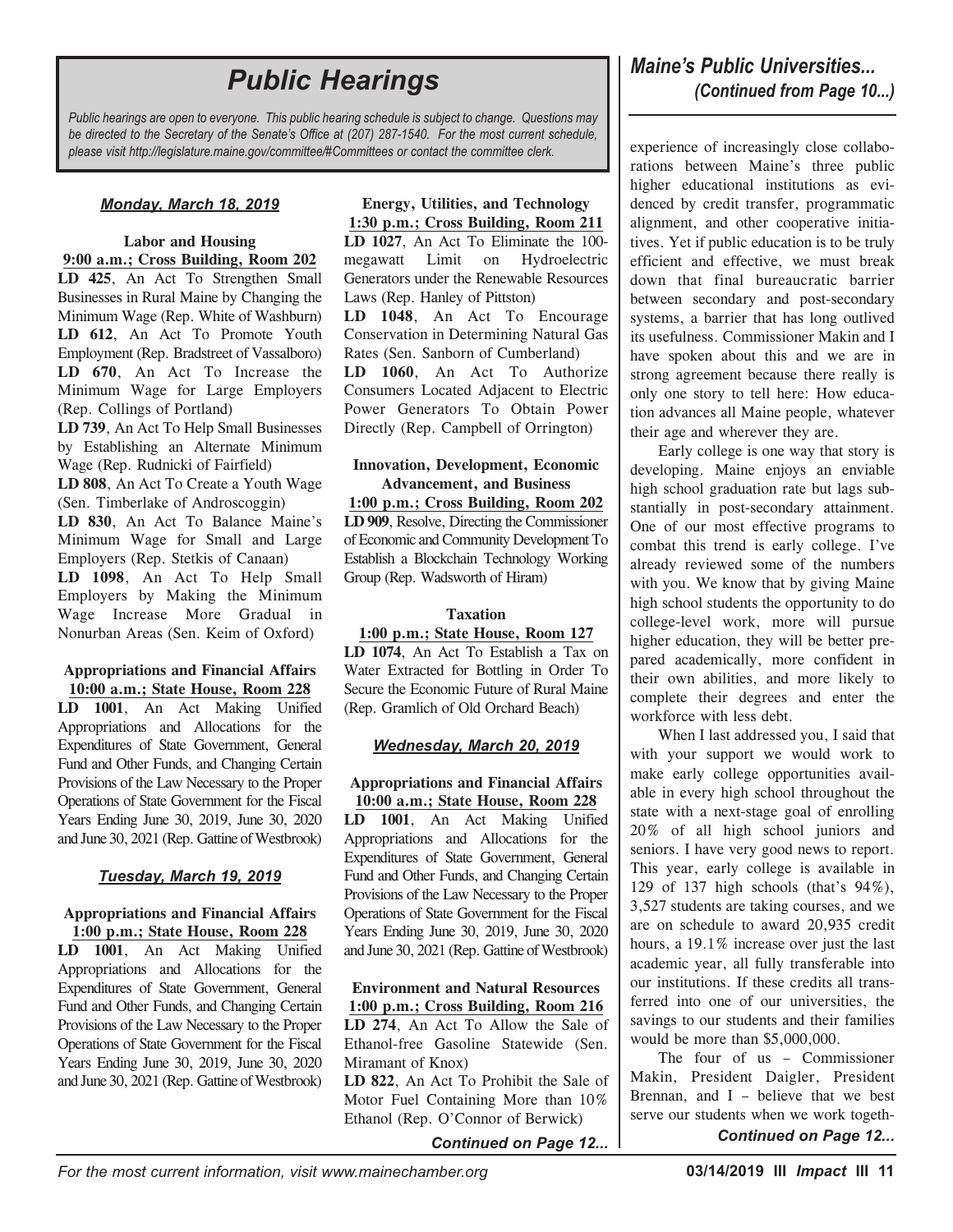## *Hearings... (Continued from Page 11...)*

**LD 1080**, Resolve, Regarding Biofuel in Number 2 Heating Oil (Rep. Riley of Jay)

#### *Thursday, March 21, 2019*

#### **Appropriations and Financial Affairs 1:00 p.m.; State House, Room 228**

**LD 1001**, An Act Making Unified Appropriations and Allocations for the Expenditures of State Government, General Fund and Other Funds, and Changing Certain Provisions of the Law Necessary to the Proper Operations of State Government for the Fiscal Years Ending June 30, 2019, June 30, 2020 and June 30, 2021 (Rep. Gattine of Westbrook)

**Education and Cultural Affairs 1:00 p.m.; Cross Building, Room 208 LD 979**, An Act To Provide Consistent Data Regarding Education Funding (Rep. Stearns of Guilford)

#### *Monday, March 25, 2019*

**Appropriations and Financial Affairs 10:00 a.m.; State House, Room 228 LD 1001**, An Act Making Unified Appropriations and Allocations for the Expenditures of State Government, General Fund and Other Funds, and Changing Certain Provisions of the Law Necessary to the Proper Operations of State Government for the Fiscal Years Ending June 30, 2019, June 30, 2020 and June 30, 2021 (Rep. Gattine of Westbrook)

#### **Labor and Housing**

**1:00 p.m.; Cross Building, Room 202 LD 757**, An Act To Improve Labor Laws for Maine Workers (Rep. Sylvester of Portland)

**LD 1017**, An Act Regarding the Elimination of Highly Toxic and Hazardous Chemicals in the Workplace (Sen. Carson of Cumberland)

**LD 1058**, An Act Concerning Liability for Direct Reimbursement of Unemployment Benefits (Rep. Bradstreet of Vassalboro)

#### *Tuesday, March 26, 2019*

**Appropriations and Financial Affairs 1:00 p.m.; State House, Room 228**

**LD 1001**, An Act Making Unified *Continued on Page 15...*

# *Maine's Public Universities... (Continued from Page 11...)*

er. Towards this end, we are forming a liaison team drawn from our senior leadership that will meet regularly to ensure we are actively creating a more integrated and seamless public educational system. We look forward to briefing the Education and Cultural Affairs Committee on concrete steps we are taking to achieve this strategic vision of a seamless approach to public education.

#### *Addressing Student Debt…*

Throughout all these discussions looms the question of student debt. **Debt robs opportunity**, and despite our progress in this area, there is more that needs to be done.

I know this issue is important to all of you and to the Governor, as it is to us. Please remember that debt-reduction is not the same as debt-forgiveness. Both are important, but they serve different ends. Debt-forgiveness, typically worked through tax policy, is an important tool for workforce attraction and retention. But a student graduating with debt must go where the jobs are that can discharge that debt. So accruing debt in the first place puts our rural economies at particular risk.

The best way to control debt is never to take it on in the first place. Your public higher-ed institutions are good at controlling costs and reducing debt. We've shown that. Work closely with us; we are committed to working with you right now to find the right combinations of policies and practices that will best serve our students and our communities. Working together, Maine can be a national leader providing quality, accessible, relevant, and affordable education to all our people. It can be a centerpiece of our State plan. It can be a great attractor. The winners will be Maine people, Maine businesses, and Maine communities.

#### *Education in the State Budget…*

Towards all these ends, I have three budgetary asks. First, the Governor's budget includes a 3% increase in Education & General funding for each of the two biennial years. E&G is by far the largest form of State support for our basic

operations including classroom instruction, scholarships, and general maintenance. The budgeted increase will enable us to keep pace with the State Economist's cost of living estimate and is consistent with our pledge not to burden Maine students and taxpayers with an unsustainable expenditure base.

The other two requests speak directly to the priorities I outlined earlier. I ask you to support the Governor's budget request of \$4.1MM over the biennium, identified to support adult educational attainment, along with a small appropriation of \$430,000 over the biennium to support New Ventures Maine in their highly successful outreach to adult learners and entrepreneurs. These investments will be used to develop enhanced navigator models specifically designed to assist place-bound adult learners and to advance new and updated degree and credentialed programs tailored to meet student and employer needs.

Third, I ask for your support for the Governor's budget request of \$3.1MM over the biennium to sustain our progress in early college.

These are all investments that repay Maine taxpayers with economic opportunity and stronger communities.

#### *In Closing…*

I will be retiring this summer after the Legislative session has ended. I began seven years ago with the promise that we would be good stewards working on behalf of Maine families and Maine taxpayers, that we would expand opportunities, and that we would always put students and state first. We've made good progress, and you should be confident that the work we have started will grow stronger and be even more successful in the coming years; I'm leaving your universities on a good path and in great hands.

I have had no greater honor than the opportunity to serve Maine in this role. I want to thank you for everything you have done for our students and universities. It has been a great pleasure working with all of you. We share the deepest commitment to our people and our state. As I have said each time I've had the privilege of addressing you, our success will always be measured by the success of Maine people. It remains that simple. Thank you.  $\Box$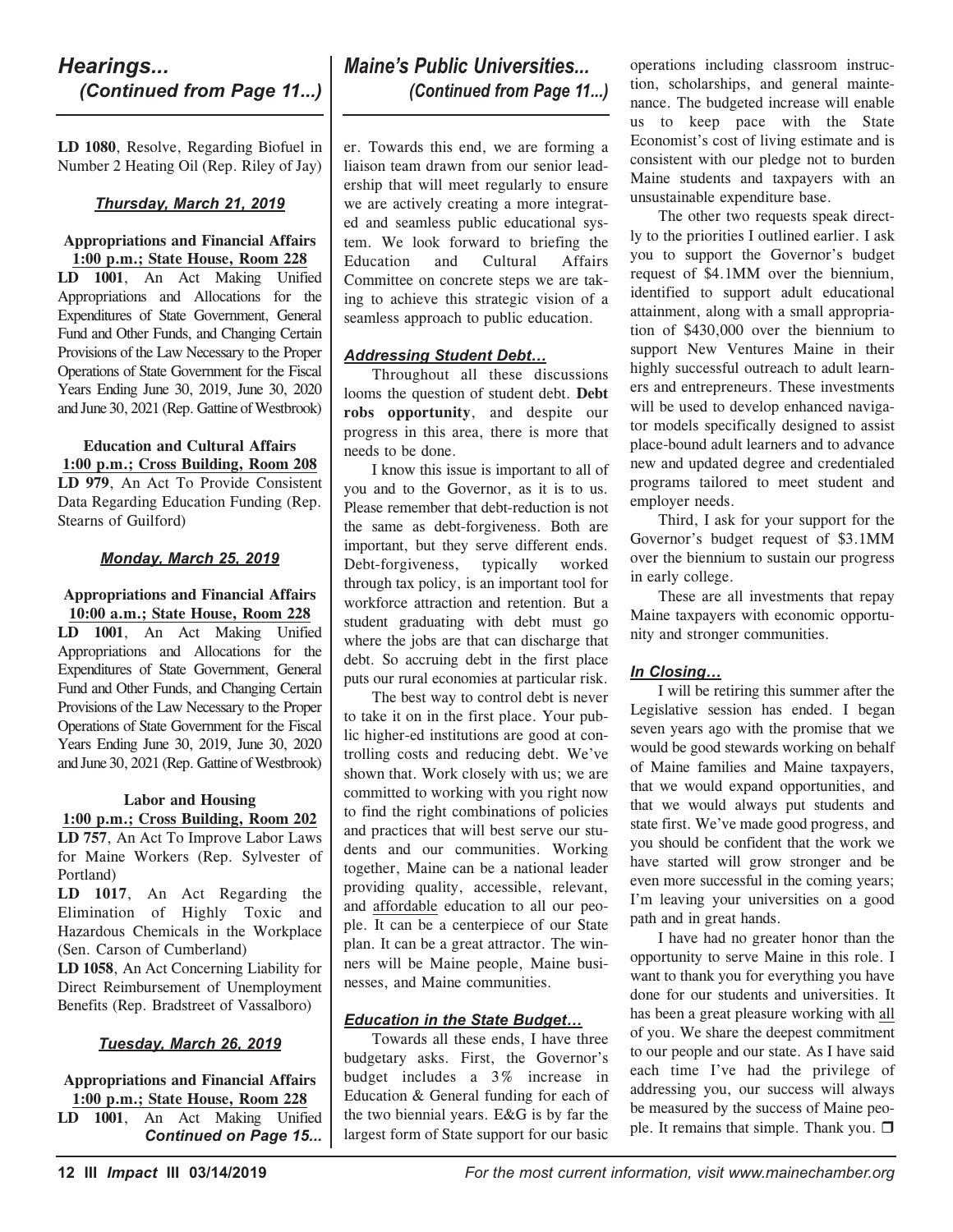# *Digest of New Legislation*

Maine Chamber staff have studied each of these recently printed bills to assess potential impact on business trends. If you have concerns regarding any bill, *please communicate those concerns to a member of our governmental services staff at (207) 623-4568.*

> **A total of 244 business-related bills have been tracked to date since the session began on January 2, 2019!**

#### *EDUCATION*

**LD 1164,** *An Act To Improve the Educational Opportunity Tax Credit***.** (Sen. Pouliot, R-Kennebec) *Joint Standing Committee on Innovation, Development, Economic Advancement and Commerce*. This bill makes the current income tax credit for educational opportunity inapplicable to tax years beginning on or after January 1, 2020, and creates a new simplified tax credit for student loan repayment applicable to tax years beginning on or after January 1, 2020.

- 1 A qualified individual must be a fullyear Maine resident who has obtained an associate, bachelor's or graduate degree from an accredited Maine or non-Maine community college, college or university after 2007 and who works at least part time in Maine or on a vessel at sea or is deployed for military service in the United States Armed Forces during the taxable year.
- 2 Loans obtained from related persons, such as family members and certain businesses, trusts and exempt organizations, do not qualify for the credit.
- 3 The credit may not reduce the tax due to less than zero.
- 4 The credit for qualified individuals is the lesser of the amount paid on eligible education loans during the taxable year and 15% of the outstanding eligible education loan debt on the date the first education loan payment is made after a degree is earned.
- 5 The credit for employers is the lesser of the amount paid by an employer on behalf of a qualified employee during the taxable year during the term of employment and 20% of the outstanding eligible education loan debt on the date the first education loan payment is made after December 31, 2019.
- 6 The credit is available to the spouse of an individual eligible for a credit even if the spouse is not employed.
- 7 Income tax deductions are provided for student loan payments made directly to a lender by an employer on behalf of a qualified employee and payments made directly to a lender on behalf of a taxpayer by a student loan repayment program funded by a nonprofit foundation and administered by the Finance Authority of Maine for residents of the State employed by a business located in the State.
- 8 The annual credit may include loan amounts paid in excess of the amount due during a taxable year. The amendment also provides that credits in excess of those that may be used during a taxable year may be carried over for the next succeeding 5 years

**LD 1170,** *An Act To Raise the Floor of State Education Funding***.** (Sen. Lawrence, D-York) *Joint Standing Committee on An Act To Raise the Floor of State Education Funding*. This bill changes the formula for determining the minimum state allocation for a school administrative unit to be the unit's total cost of education, as adjusted, multiplied by 15% or the unit's special education costs, as adjusted, whichever is greater. This bill also guarantees a member municipality a minimum state contribution of 15% of the municipality's total cost of education, as adjusted, and requires the funds to be paid to the school administrative unit and deducted from the municipality's required contribution.

**LD 1174,** *An Act To Facilitate Remote Learning during School Cancellations***.** (Sen. Miramant, D-Knox) *Joint Standing Committee on Education and Cultural Affairs*. This bill allows a school to receive credit for a school day that is cancelled due to weather or another emergency reason if the students of the school receive adequate online instruction or alternative method for students without the technical capability to participate in online instruction pursuant to a plan

agreed upon and adopted by the school board and the superintendent of the school administrative unit of the school. The school administrative unit is directed to forward the plan to the Department of Education, which may make recommendations on the plan. The school administrative unit is not required to implement a recommendation concerning the plan made by the department.

**LD 1216,** *An Act To Support Community Schools***.** (Sen. Millett, D-Cumberland) *Joint Standing Committee on Education and Cultural Affairs*. This bill makes the Department of Education's community school pilot project permanent. The department is authorized to designate 5 community schools in the 2020-2021 school year and 10 additional schools biannually beginning in the 2021-2022 school year. The Commissioner of Education is required to apply for available federal funds in support of community school implementation and expansion.

#### *HEALTH CARE*

**LD 1243,** *An Act To Assist Small Businesses in Providing Health Care for Their Employees***.** (Rep. Morales, D-South Portland) *Joint Standing Committee on Health Coverage, Insurance and Financial Services*. This bill requires the Bureau of Insurance, Consumer Health Care Division to provide education and resources to employers with 50 or fewer employees to assist with making decisions related to health care coverage for their employees.

**LD 1264,** *An Act Relating to Insurance Coverage for Screening Mammograms***.** (Sen. Breen, D-Cumberland) *Joint Standing Committee on Health Coverage, Insurance and Financial Services*. This bill amends the definition of "screening mammogram" to include 3-dimensional tomosynthesis for purposes of required health insurance coverage and reimbursement by individual plans,

*Continued on Page 14...*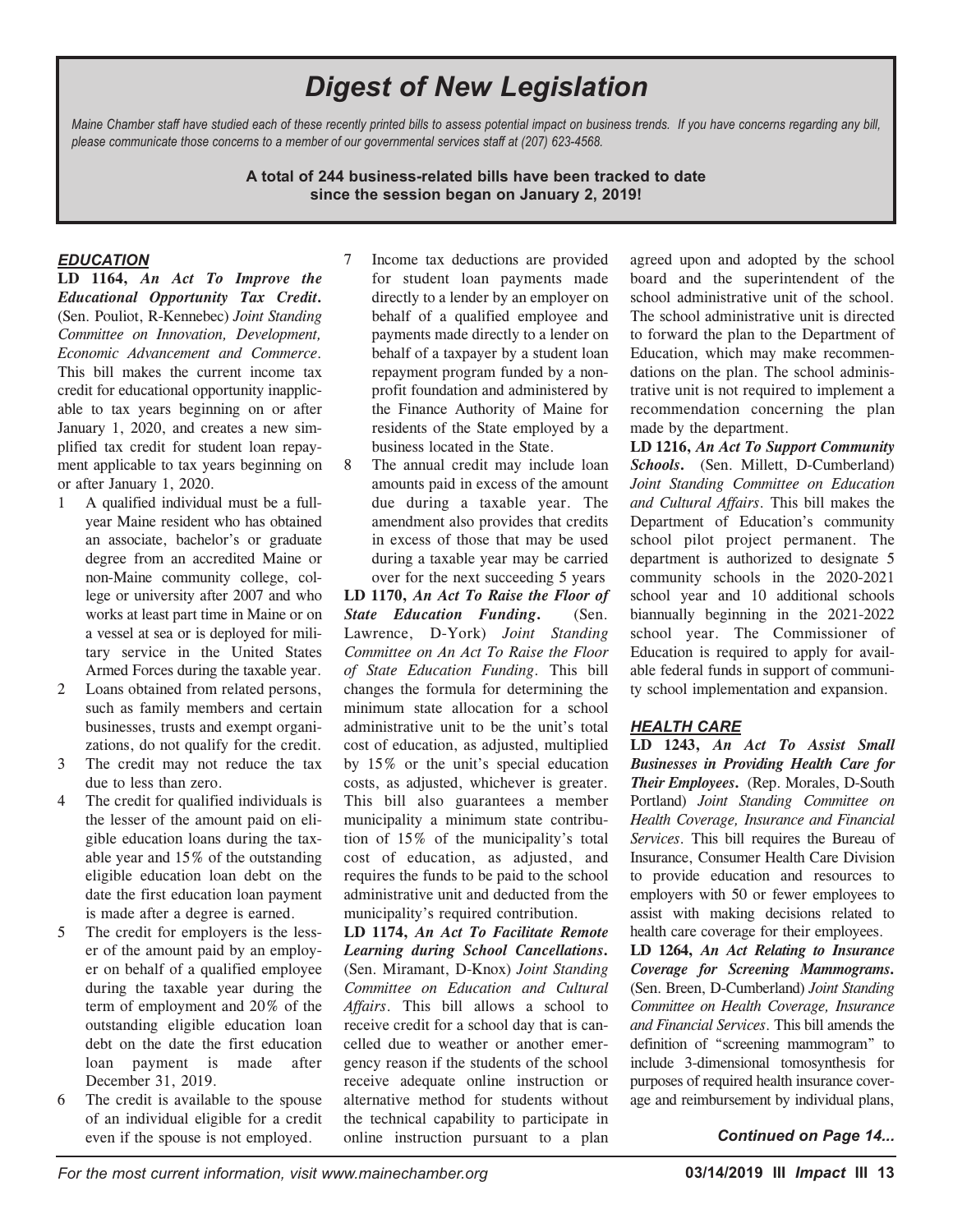## *New Legislation... (Continued from Page 13...)*

group plans, health maintenance organizations and nonprofit hospital and medical service organizations.

#### *JUDICIARY*

**LD 1233,** *An Act Regarding Offers of Settlement***.** (Rep. Bailey, D- Saco) *Joint Standing Committee on Judiciary*. This bill provides that prior to 28 days before trial, a party to a lawsuit may serve on the adverse party a written offer to stipulate to the entry of judgment for the whole or part of the claim. It sets forth how an offer or counteroffer may be accepted or rejected. It provides for the payment of costs if an offer is rejected. It provides that reasonable expert witness fees and expenses included as discretionary costs include fees associated with consulting, preparation and testifying at deposition or trial.

#### *LABOR*

**LD 1245,** *An Act To Protect Victims of Domestic and Sexual Violence in Certain Provisions under the Maine Human Rights Act***.** (Rep. Stover, D-Boothbay) *Joint Standing Committee on Judiciary*. This bill amends certain portions of the Maine Human Rights Act to provide employment protections to victims of domestic and sexual violence, as well as protected class status based on their status as a victim of domestic violence.

**LD 1251,** *An Act To Make Agricultural Workers and Other Workers Employees under the Wage and Hour Laws***.** (Rep. Hartnett, D-Gardiner) *Joint Standing Committee on Labor and Housing*. This bill provides that agricultural employees and seasonal employees are subject to the laws that place limits on mandatory overtime. It also provides that agricultural employees are subject to the laws that set a minimum wage and overtime rate. It provides that the laws that set an overtime rate apply to certain activities related to agricultural produce, meat and fish products and perishable foods

#### *REFERENDUM PROCESS REFORM*

**LD 58,** *RESOLUTION, Proposing an Amendment to the Constitution of Maine To Extend the Terms of Legislators to 4 Years***.** (Rep. Nadeau, D-Winslow) *Joint*

*Standing Committee on State and Local Government*. This resolution proposes to amend the Constitution of Maine to increase the length of the terms of State Senators and members of the House of Representatives from 2 years to 4 years beginning in 2022.

**LD 252,** *Proposing an Amendment to the Constitution of Maine To Prohibit New or Increased Fees or Taxes by Means of Direct Initiatives of Legislation***.** (Sen. Timberlake, R-Androscoggin) *Joint Standing Committee on Veterans and Legal Affairs*. This resolution proposes to amend the Constitution of Maine to prohibit the imposition of any new or increased taxes or fees through the direct initiative process.

**LD 255,** *Resolution, Proposing an Amendment to the Constitution of Maine To Require That Signatures on a Direct Initiative of Legislation Come from Each Congressional District***.** (Sen. Farrin, R-Somerset) *Joint Standing Committee on Veterans and Legal Affairs*. This resolution proposes to amend the Constitution of Maine to require that the signatures on a petition to directly initiate legislation be of voters from each of the State's 2 congressional districts and that the number of signatures from each congressional district be not less than 10% of the total vote for Governor cast in that congressional district in the previous gubernatorial election. This resolution provides that, if the required votes are cast in favor of the proposed amendment to the Constitution, the proposed amendment becomes part of the Constitution on March 1, 2020 instead of on the date of the Governor's proclamation.

**LD 294,** *An Act To Require the Fiscal Impact Estimate of a Direct Initiative of Legislation To Be Included on the Ballot***.** (Rep. Morris, R-Turner) *Joint Standing Committee on Veterans and Legal Affairs*. This bill provides that a ballot for a statewide vote on a direct initiative must include a summary of the fiscal impact estimate prepared by the Office of Fiscal and Program Review for that direct initiative.

**LD 374,** *RESOLUTION, Proposing an Amendment to the Constitution of Maine To Require That Signatures on a Direct Initiative of Legislation Come from Each State Senatorial District***.** (Rep. Stewart, R-Presque Isle) *Joint Standing Committee*

*on Veterans and Legal Affairs*. This resolution proposes to amend the Constitution of Maine to require that the signatures on a petition to directly initiate legislation be of voters from each of the State's senate districts and that the number of signatures from each senate district be not less than 10% of the total votes for Governor cast in that senate district in the previous gubernatorial election. The resolution provides that, if the required votes are cast in favor of the proposed amendment to the Constitution, the proposed amendment becomes part of the Constitution on March 1, 2020 instead of on the date of the Governor's proclamation.

**LD 499,** *An Act To Prohibit Payment per Signature on Petitions for Direct Initiatives and People's Veto Referendums***.** (Sen. Guerin, R-Penobscot) *Joint Standing Committee on Veterans and Legal Affairs*. This bill prohibits the circulator or person who causes the circulation of an initiative or referendum petition or a petition organization from receiving payment for the collection of signatures based on the number of signatures collected. The bill clarifies that a salary or fee for the collection of signatures is not prohibited if it is not based on the number of signatures collected.

**LD 1209,** *An Act To Require Legislative Hearings on Citizen-initiated Legislation***.** (Rep. Bradstreet, R-Vassalboro) *Joint Standing Committee on State and Local Government*. This bill requires a petition for the direct initiative of legislation, once it has been certified by the Secretary of State to be submitted to the Legislature for consideration by the Legislature to receive a public hearing before a joint standing committee of the Legislature or a special legislative committee established by the Legislative Council. The public hearing must be conducted in the same manner as other public hearings.

#### *WORKERS' COMPENSATION*

**LD 1203,** *An Act To Clarify the Retirement Presumption under the Maine Workers' Compensation Act of 1992***.** (Rep. Sylvester, D-Portland) *Joint Standing Committee on Labor and Housing*. Once an individual receiving workers' compensation benefits retires and is receiving retirement benefits, there is a presumption that the individual is no longer

#### *Continued on Page 15...*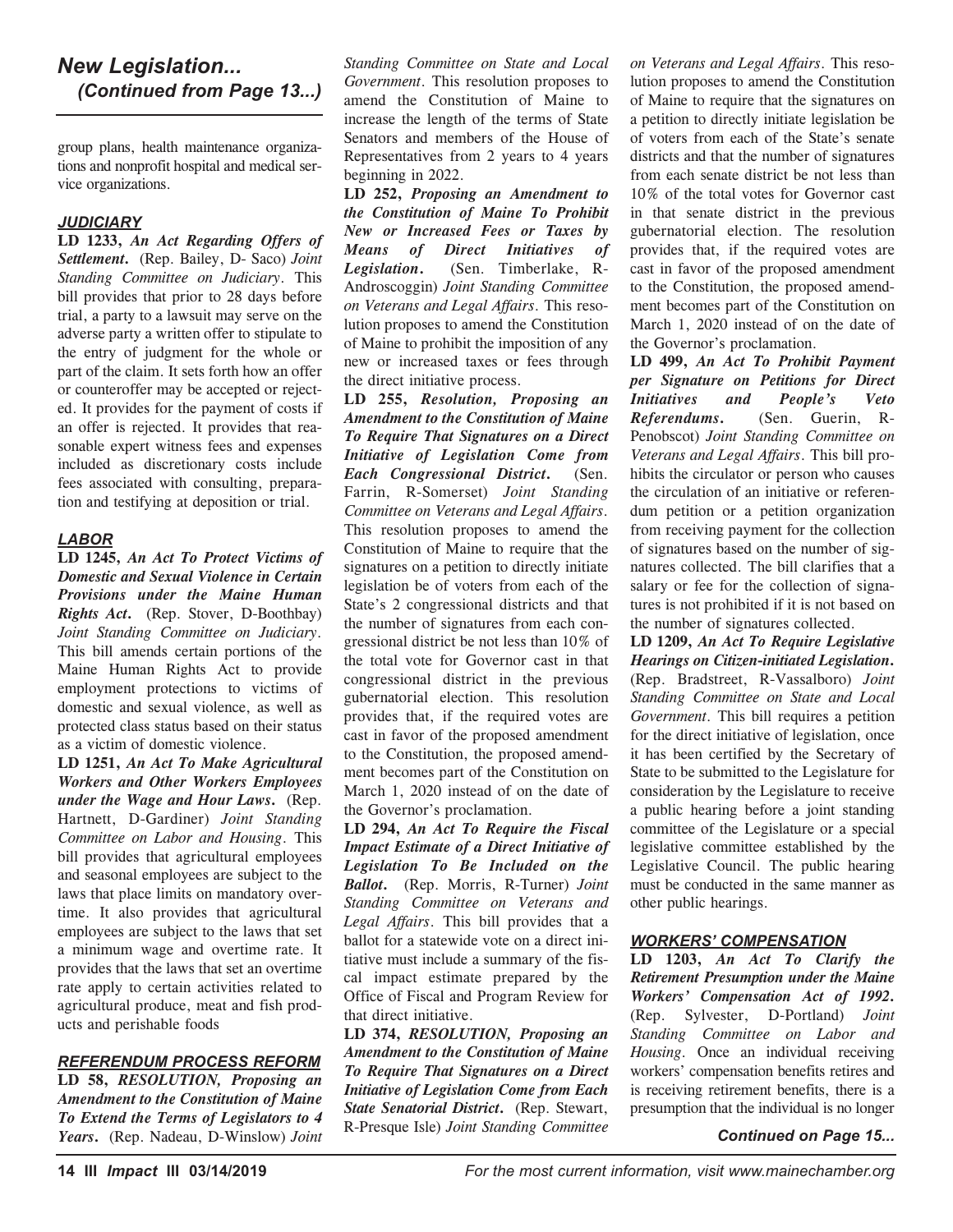## *Hearings... (Continued from Page 12...)*

Appropriations and Allocations for the Expenditures of State Government, General Fund and Other Funds, and Changing Certain Provisions of the Law Necessary to the Proper Operations of State Government for the Fiscal Years Ending June 30, 2019, June 30, 2020 and June 30, 2021 (Rep. Gattine of Westbrook)

#### **Innovation, Development, Economic Advancement, and Business**

**1:00 p.m.; Cross Building, Room 202 LD 1056**, An Act To Update and Amend the Finance Authority of Maine Act (Rep. Fecteau of Biddeford)

**LD 1087**, An Act To Keep Maine Businesses Competitive (Sen. Hamper of Oxford)

#### *Wednesday, March 27, 2019*

**Appropriations and Financial Affairs 10:00 a.m.; State House, Room 228 LD 1001**, An Act Making Unified Appropriations and Allocations for the Expenditures of State Government, General Fund and Other Funds, and Changing Certain Provisions of the Law Necessary to the Proper Operations of State Government for the Fiscal Years Ending June 30, 2019, June 30, 2020 and June 30, 2021 (Rep. Gattine of Westbrook)

**Education and Cultural Affairs 1:00 p.m.; Cross Building, Room 208 LD 576**, Resolve, Directing the Department of Education To Develop and Implement an Online Learning Platform for Students and Educators (Rep. Brennan of Portland)

**Energy Utilities and Technology 9:00 a.m.; Cross Building, Room 211 LD 1063**, An Act To Support the Role of Municipalities in Expanding Broadband Infrastructure (Rep. McCreight of Harpswell) **1:00 p.m.; Cross Building, Room 211 LD 1127**, An Act To Expand Community-based Solar Energy in Maine (Sen. Sanborn of Cumberland)

**State and Local Government 9:00 a.m.; Cross Building, Room 214 LD 1209**, An Act To Require Legislative Hearings on Citizen-initiated Legislation (Rep. Bradstreet of Vassalboro)

#### **Taxation**

**1:00 p.m.; State House, Room 127 LD 65**, An Act To Allow Municipalities To Impose a Seasonal or Year-round Local Option Sales Tax (Rep. Beebe-Center of Rockland) **LD 156**, An Act To Allow Regional Service Center Municipalities To Assess an Additional One Percent Sales Tax for Infrastructure Costs (Sen. Miramant of Knox) **LD 609**, An Act To Provide Municipalities Additional Sales Tax Revenue from Lodging Sales (Rep. Terry of Gorham) **LD 1110**, An Act To Establish a Local Option for Sales Tax (Rep. Gramlich of Old Orchard Beach)

#### *Thursday, March 28, 2019*

#### **Appropriations and Financial Affairs 1:00 p.m.; State House, Room 228**

**LD 1001**, An Act Making Unified Appropriations and Allocations for the Expenditures of State Government, General Fund and Other Funds, and Changing Certain Provisions of the Law Necessary to the Proper Operations of State Government for the Fiscal Years Ending June 30, 2019, June 30, 2020 and June 30, 2021 (Rep. Gattine of Westbrook)

#### **Health Coverage, Insurance, and Financial Services**

**1:00 p.m.; Cross Building, Room 220 LD 1138**, An Act To Ensure Health Insurance Coverage for Treatment for Childhood Postinfectious Neuroimmune Disorders Including Pediatric Autoimmune Neuropsychiatric Disorders Associated with Streptococcal Infections and Pediatric Acute-onset Neuropsychiatric Syndrome (Rep. Bailey of Saco) **LD 1155**, An Act To Protect Patients and

the Prudent Layperson Standard (Speaker Gideon of Freeport)

#### **Taxation**

#### **1:00 p.m.; State House, Room 127**

**LD 1069**, An Act To Amend the Tax Expenditure Review Process (Rep. Tipping of Orono)

**LD 1122**, An Act To Expand Tax Increment Financing (Sen. Pouliot of Kennebec)

#### *Friday, March 29, 2019*

**Environment and Natural Resources 10:00 a.m.; Cross Building, Room 216 LD 955**, An Act To Prohibit Offshore Oil and Natural Gas Drilling and Exploration (Rep. Devin of Newcastle)  $\Box$ 

# *New Legislation... (Continued from Page 14...)*

eligible for workers' compensation benefits related to loss of earnings or earning capacity. Under current law, this presumption may be rebutted by evidence that the individual is unable to perform suitable work because of the work-related disability. This bill lowers the evidentiary burden on the retired individual collecting workers' compensation benefits by providing that evidence that the individual's retirement was due at least in part to a work-related disability is sufficient to continue eligibility for workers' compensation benefits related to loss of earnings or earning capacity.

**LD 1204,** *An Act To Eliminate the Cap on Weekly Benefits in Workers' Compensation Cases***.** (Rep. Sylvester, D-Portland) *Joint Standing Committee on Labor and Housing*. Current law caps the weekly benefit payable under the laws governing workers' compensation to a maximum amount set in statute or a percentage of the state average weekly wage, whichever is higher. This bill eliminates the cap on the weekly benefits.

**LD 1205,** *An Act To Allow Full Retirement Benefits under the Maine Workers' Compensation Act of 1992***.** (Rep. Sylvester, D-Portland) *Joint Standing Committee on Labor and Housing*. This bill strikes the provisions of law that require an employer to offset an individual's workers' compensation benefits based on retirement or pension benefits being received by that individual. It also clarifies the law to avoid the interpretation of the Maine Supreme Court in Urrutia v. Interstate Brands International, 2018 ME 24, 179 A.3d 312, which allowed an employer to take a credit for past overpayments, due to the employer's failure to take an allowable offset of benefits, by reducing the employer's ongoing payments of workers' compensation benefits.

**LD 1253,** *An Act To Fairly Compensate for Fatal Accidents under the Maine Workers' Compensation Act of 1992***.** (Rep. Sylvester, D-Portland) *Joint Standing Committee on Labor and Housing*. Current law limits to 500 weeks the duration of death benefits under the laws governing workers' compensation. This bill removes the 500-week cap.  $\square$